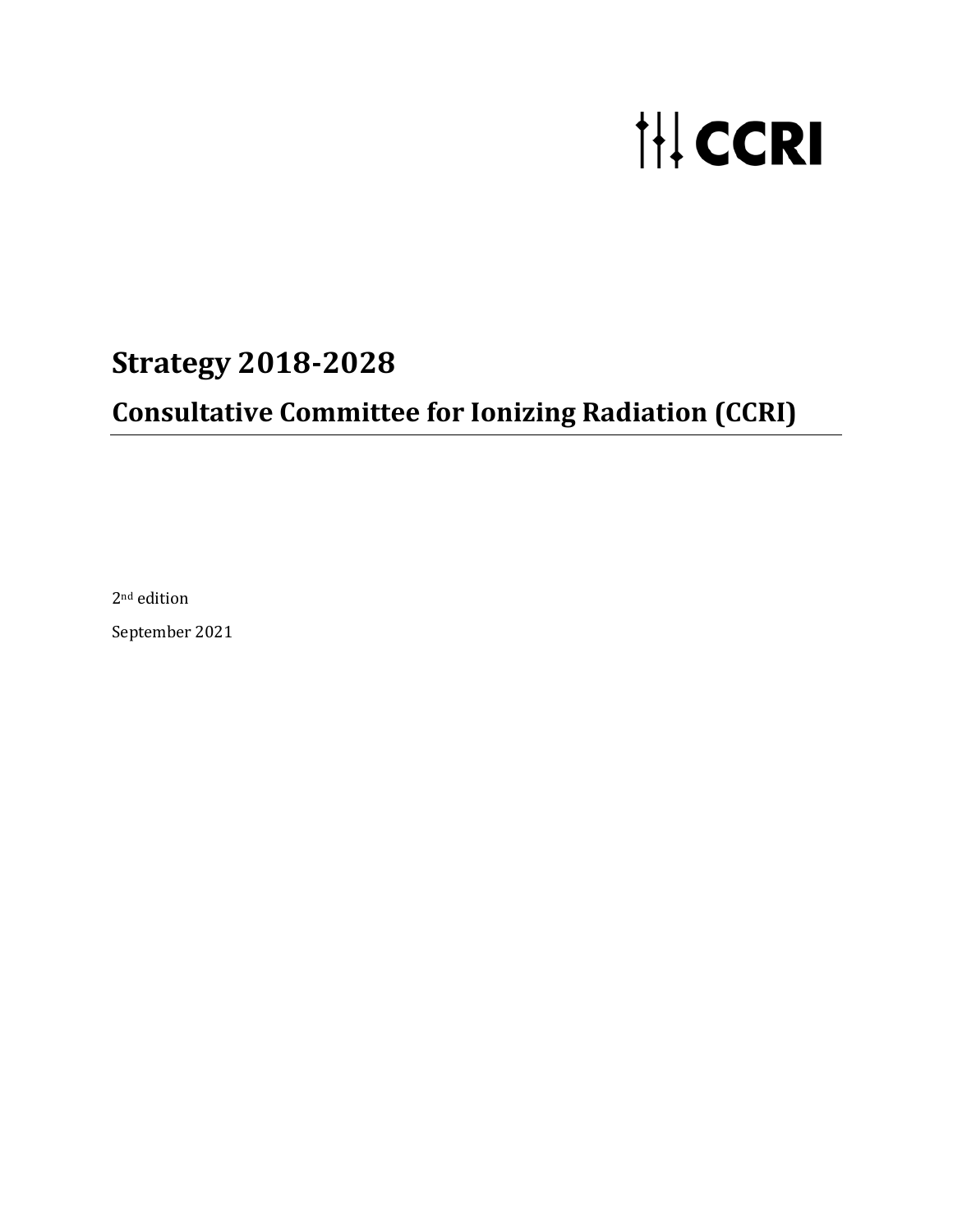## **Contents**

|                | $\mathbf{I}$ . |                                                                |  |
|----------------|----------------|----------------------------------------------------------------|--|
| $\mathbf{H}$ . |                | LIST OF KEY AND SUPPLEMENTARY COMPARISONS AND PILOT STUDIES 18 |  |
|                | III.           |                                                                |  |
| IV.            |                |                                                                |  |
|                | <b>V</b> .     |                                                                |  |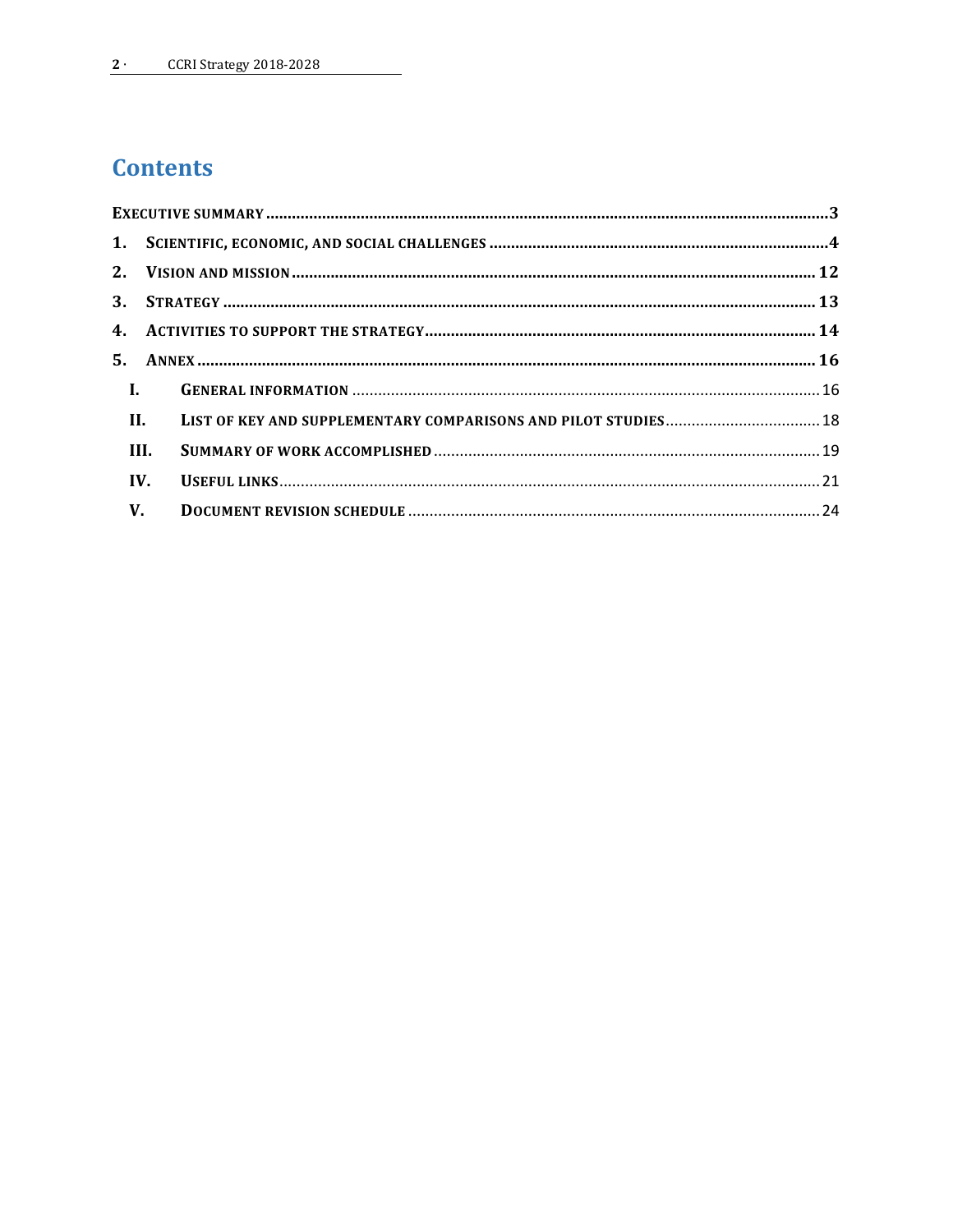## <span id="page-2-0"></span>**EXECUTIVE SUMMARY**

This document provides an overview of the CCRI strategy to 2028 and beyond. The strategy was developed by CCRI members in consultation with the wider ionizing radiation metrology community and key stakeholders and was first published in 2018.

Strategies such as this need to be living documents. Hence this second version, adopted by the CCRI in June 2021, updates the strategy to reflect new developments in the field of ionizing radiation metrology and in our stakeholder community. It also responds to a wider strategic review being undertaken by the CIPM focused on five areas:

- The evolving needs for metrology, including responses to cross-cutting international challenges such as health, climate & the environment, food and the digital revolution.
- The most pressing scientific and technical challenges for metrology itself (including those catalyzed by the implementation of the new SI).
- Relationships with other international organizations.
- Encouraging inclusivity and wider involvement of states and economies in the Metre Convention.
- Modernizing the operations of the organisation.

A consultation exercise was carried out during 2020 to consider the impact of this CIPM review and recent developments in the field on the CCRI strategy. This involved the CCRI, Sections and Working Groups and the RMO Technical Committee Chairs. The feedback from the consultation was incorporated in this 2<sup>nd</sup> edition of the strategy.

The rationale for the strategy is unchanged. Ionizing radiation has been used for many beneficial applications in healthcare, material production and characterization, and in supporting a secure energy supply. However, ionizing radiation is known to cause material and physical damage, including the risk of carcinogenesis. Accurate metrology is key to unlocking the benefits while ensuring that ionizing radiation can be controlled and used in a way that does not put patients, radiation workers, the public or the environment at risk.

There are significant changes taking place in the applications of ionizing radiation due to improvements in healthcare, environmental protection issues for the nuclear industry (particularly for decommissioning nuclear sites), and emerging needs to support the next generation of nuclear power stations and nuclear forensics. Ionizing radiation is used within a strict and changing regulatory framework due to the potential risks; regulatory constraints on the use and transport of radioactive materials can also make the day-today business of running comparison exercises or maintaining necessary equipment for metrology difficult. These changes mean that the international measurement system must continue to evolve whilst maintaining the existing, established, ways of working.

The strategy of the CCRI is therefore to increase the range of comparison exercises to cover emerging requirements, and to reduce the number of long-term large-scale exercises through optimizing use of resources at NMIs/DIs and the BIPM in order to avoid the problems of shipping hazardous materials or sensitive equipment.

The CCRI aims to enable institutes to participate more fully in meetings through widespread adoption of video-conferencing technologies. There will also be an increased focus on building capabilities at smaller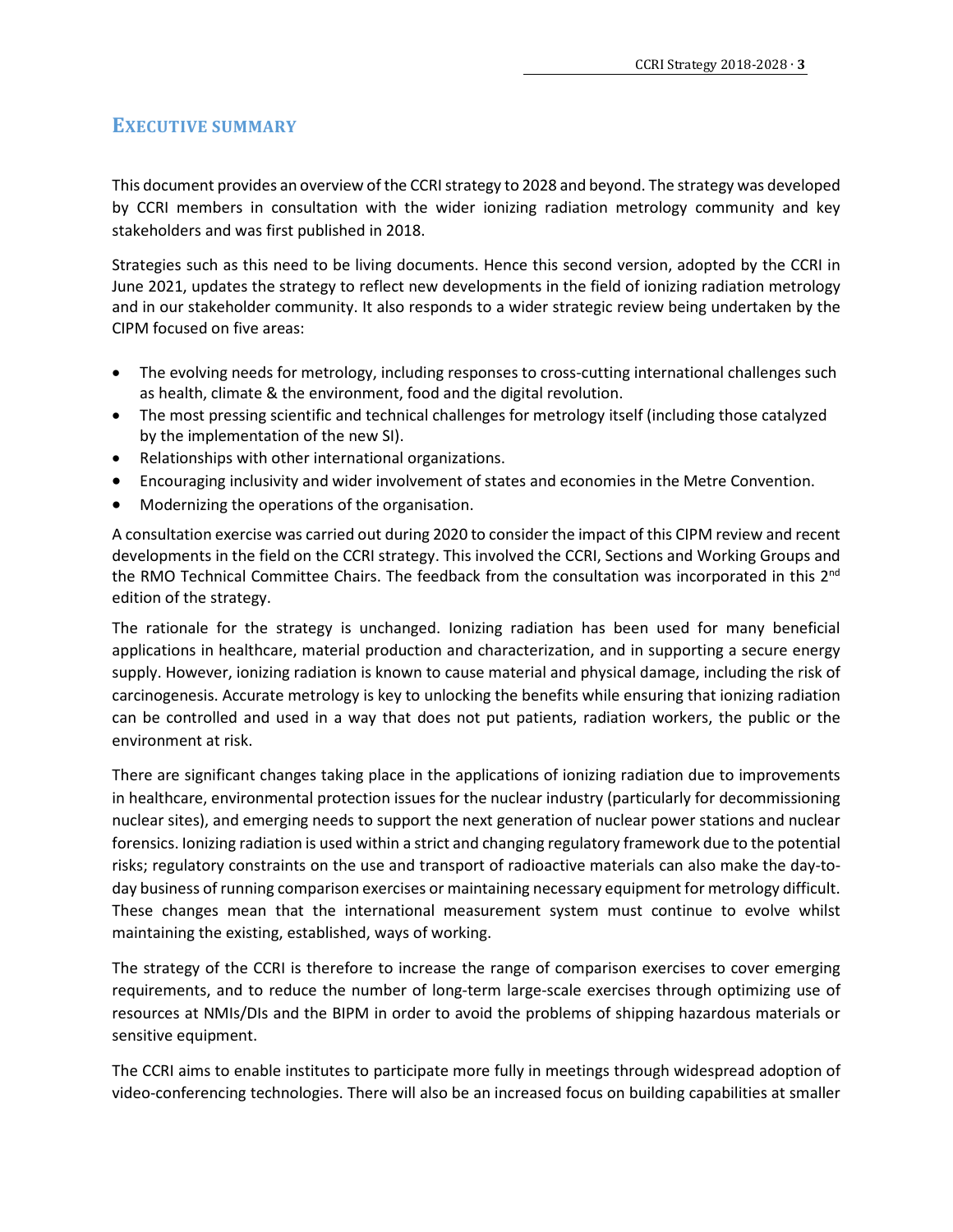NMIs/DIs by organizing knowledge transfer workshops and increasing secondments to the BIPM, working in partnership with NMIs/DIs and liaison organizations such as the IAEA. The CCRI will also co-ordinate joint research projects to address priority issues of benefit to NMIs and DIs and will support initiatives towards recognition of ionizing radiation metrology as a scientific profession.

The CCRI has taken note of the recent introduction of the revised SI, the development of the KCDB 2.0, and the needs expressed by CCRI members, observers and stakeholders and, in response, has adapted its policies and procedures. This work will continue, and the BIPM Ionizing Radiation Program will be encouraged to expand its coordination role, to align with the research and development activities of the leading NMIs and DIs, and to adapt to meet the growing needs of NMIs, especially those with emerging capabilities. The relationship with the key stakeholders such as the IAEA and the ICRU will be strengthened and closer links with other international organizations such as the ISO and the CTBTO will be forged; the liaison with RMO Ionizing Radiation Technical Committees (TC-IRs) will be a key focus point.

## <span id="page-3-0"></span>**1. Scientific, economic, and social challenges**

The main drivers that influence the future strategy of the CCRI encompass the wide array of uses of ionizing radiation, including in health care, manufacturing, environmental stewardship, and security. A brief summary is given below, and further information can be found in the bibliography. Implications for the CCRI strategy are highlighted.

## **External beam radiation therapy**

Perhaps the clearest example of the benefits of ionizing radiation metrology can be found in external beam radiation therapy. Effective cancer treatment relies on

delivering a radiation dose that is sufficient to destroy tumor cells while minimizing the dose to surrounding healthy tissue (which could be fatal if critical organs are damaged). There is clinical evidence that the difference between under-treatment and overtreatment is about 2.5 % - in practice, this accuracy is difficult to achieve (primary standards can be realized with an accuracy of about 0.3-0.5 %). For this reason, the international validation and measurement traceability chain is very short – from the BIPM to the NMIs/DIs, then often straight to calibrated instruments in the hospital.

*Metrology for radiotherapy contributes to effective cancer care. The CCRI will maintain the existing 'tried and tested' measurement infrastructure, and seek to extend that infrastructure to new treatment modalities.* 

The World Health Organization estimates that the number of new cases of cancer per year will increase by 70 % over the next 20 years. External beam therapy remains one of the major treatment methods; most irradiations are carried out using linear accelerators; there are more than 11000 accelerators worldwide and the Director General of the IAEA has stated that there remains a shortfall of 5000 such radiotherapy machines in the developing world. High-activity radionuclide sources ( $^{60}$ Co) are still widely used (2200 units) and linear accelerators may not be a practical proposition for some settings. The IAEA has also indicated that there is increasing interest in orthovoltage therapy, particle therapy and ultra-high dose-rate therapy (FLASH).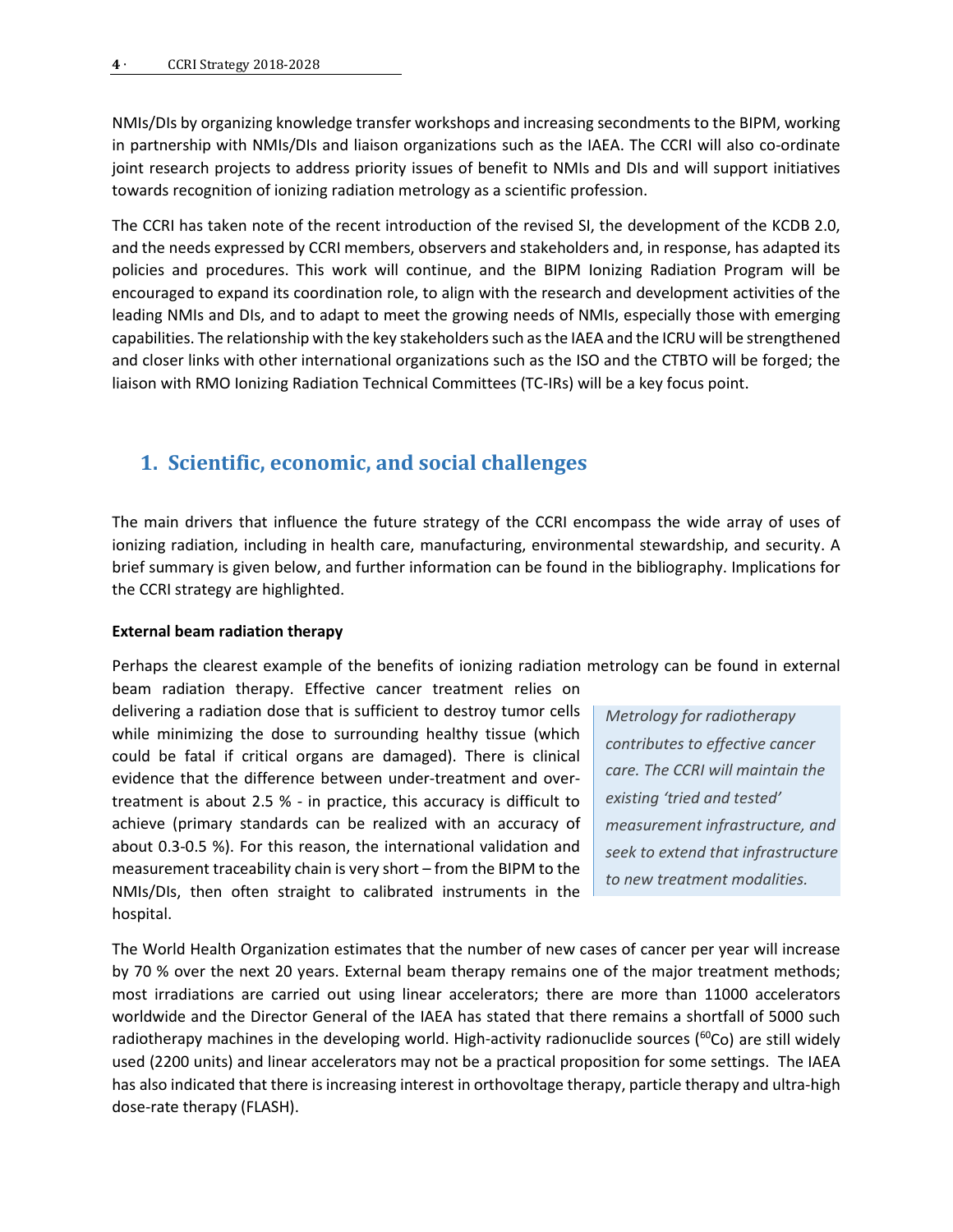The need to optimize the delivery of radiation to targets that are very well-defined and often hypofractionated, is driving the development of new technologies for which the radiation field is "small" and the treated volume conforms closely to the tumor. Such beams present a challenge for accurate measurement of the radiation dose, leading to the development of small-field dosimetry.

In the longer term, particle (hadron) therapy continues to show promise for more accurate delivery of ionizing radiation directly and solely to the tumor. There are approximately 50 such facilities in use worldwide with a further 22 planned for construction; the global market is predicted to reach 3 billion USD by 2025. Other treatment modalities are also being studied, such as the use of ultra-short high-dose rate pulses.

Boron capture neutron therapy has also been identified as a growing field in certain countries. This method will profit in future from potentially new sources for epithermal neutrons based on high power accelerators able to deliver high neutron fluence rates. The challenge to characterize these novel neutron fields will raise the demand of innovative neutron spectrometry instrumentation.

## **Brachytherapy**

Brachytherapy (the use of small, sealed radioactive sources to treat cancer) has been practiced since the early days of radioactivity when radium needles were used – it is one of the most effective methods to deliver high radiation doses directly to a tumor. The use of <sup>60</sup>Co sources has expanded over the past few

years, owing to a longer half-life and fewer source management issues. The era of electronic brachytherapy has already begun, with miniaturized x-ray sources instead of radioactive sources; these devices eliminate some of the risks associated with conventional brachytherapy (loss of sources, radiation leakage, accidents in transportation and radioactive waste handling) so there has been expansion in the use of the technique for cancers of the breast, skin, gastrointestinal tract, and other tissues. The IAEA expects use of brachytherapy to increase.

*The CCRI will continue to support comparison exercises for brachytherapy and review the need to adapt the protocols as the field develops.* 

## **Nuclear Medicine**

Nuclear medicine is expanding significantly, with developments in new cancer therapies (such as  $^{223}$ Ra), the growth in theranostics (radiopharmaceuticals used for both diagnostic imaging and therapy), the use of colloids as delivery mechanisms for radionuclides such as beta-particle emitters, and the early-stage developments in using Auger-emitting radionuclides. The worldwide market for nuclear medicine is predicted to grow from 9 billion USD in 2020 to 13 billion USD in 2024.

The potential in this field has been recognized by research facilities such as CERN and TRIUMPH where pre-clinical batches of radionuclides are now being produced. In parallel with this, accurate nuclear data are critical to underpin production of the radionuclides

*The therapeutic use of radiopharmaceuticals is predicted to expand significantly. The CCRI will facilitate comparisons of primary standards for emerging radionuclides and encourage the measurement of the nuclear decay data that will be needed.*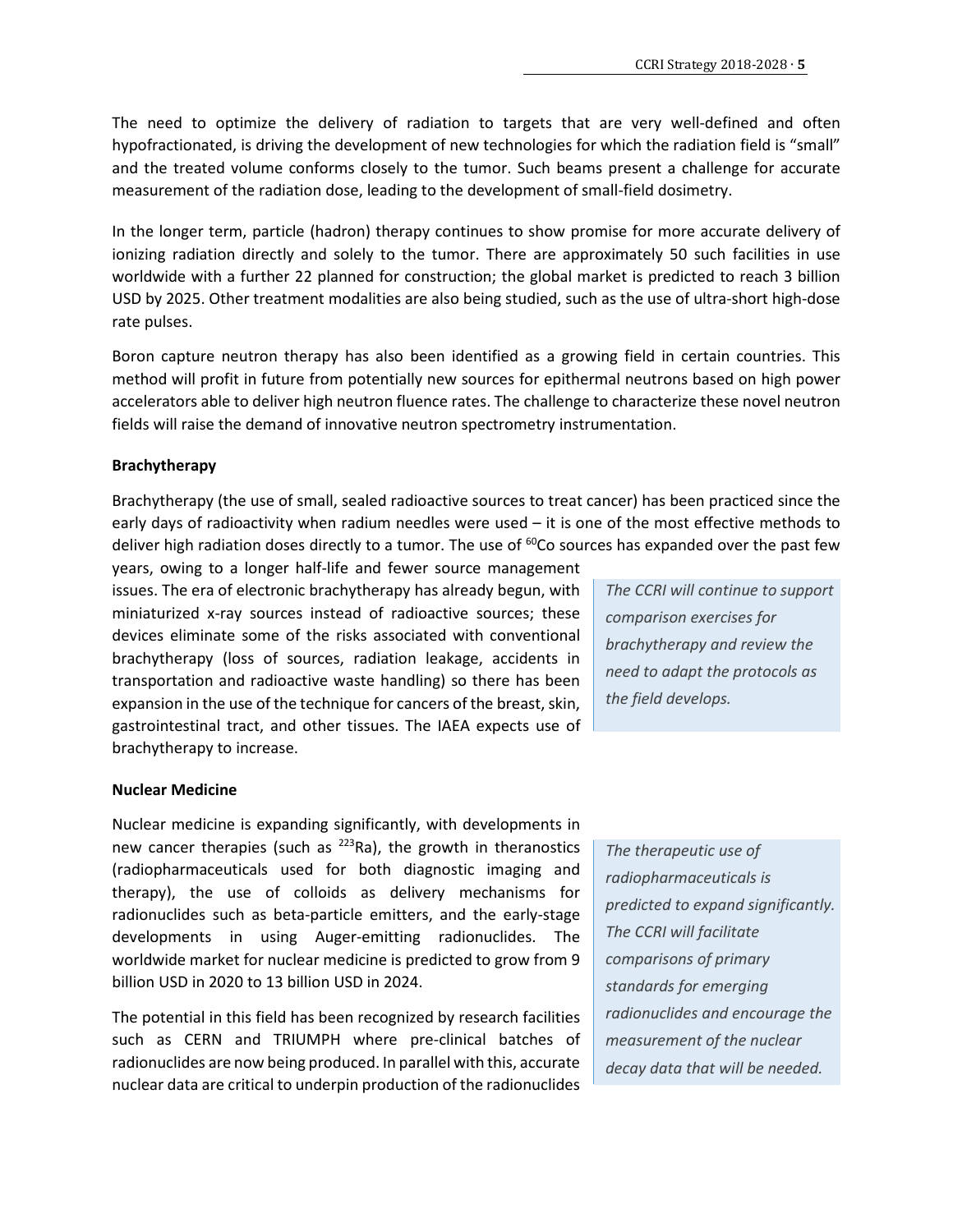and support accurate patient dosimetry. A pan-European project (PRISMAP) has been launched to coordinate the production of medical isotopes.

Accurate patient dosimetry for nuclear medicine therapy is a complex task which includes determining the distribution of the radiopharmaceutical in the body. NMIs are working in partnership with hospitals and academia to quantify images from scanners (SPECT/PET) through the development of standardized phantoms containing accurate and traceable quantities of radionuclides, that can then be used to mimic the distribution in the human body in order to assess the performance of imaging systems used on patients. The quantified images enable a more accurate estimate of radiation dose from the therapeutic radiopharmaceutical to improve the safety and efficacy of the treatment. This field, which combines biology, dosimetry and radionuclide metrology, is at an early stage.

#### **Diagnostic radiology**

There was a 50 % increase in the number of diagnostic medical examinations from 2.4 billion per year to 3.6 billion per year over the period 1996-2008, a trend that is believed to be continuing. New diagnostic procedures have resulted in a significant increase in collective dose to the population; in some countries, the collective annual radiation dose from medical x-rays now exceeds that from natural background radiation for the first time It should be noted that dosimetry in radiology is subject to very high uncertainties at present.

*The increased use of diagnostic radiology (CT scans) emphasizes the need to maintain primary standards and comparisons in this field.*

#### **Next generation nuclear power**

There is a strong interest in developing small, simple, nuclear power reactors (Small Modular Reactors) for electricity and heat production, one advantage of small reactors being the much lower capital investment needed. The implications for metrology, while unclear

at present, will undoubtedly affect NMI efforts in radiation dosimetry (for radiation protection), radionuclide metrology (for environmental impact) and for neutron measurements (material effects).

Much of the research associated with fusion reactors is currently focused on radiation damage to materials. Neutron metrology needs in the sector are not yet well-defined. For ITER the fusion power will have to be determined from the neutron diagnostics, with a strong constraint on the uncertainty (expected to be not less than 10 %). The instrumentation will therefore have to be calibrated with an accuracy of a few percent; this will be difficult to achieve given the extreme temperatures and electromagnetic fields in which the instrumentation will be operated. As ITER and other facilities develop, addressing this challenge is likely to involve the metrology community.

*In the long term, small modular reactors and fusion reactors will result in new demands for metrology for neutrons, radiation protection and environmental protection. The CCRI will encourage the measurement of key data (e.g., cross-section data) to underpin the work and will maintain a watching brief and revise the strategy as needs are clarified.*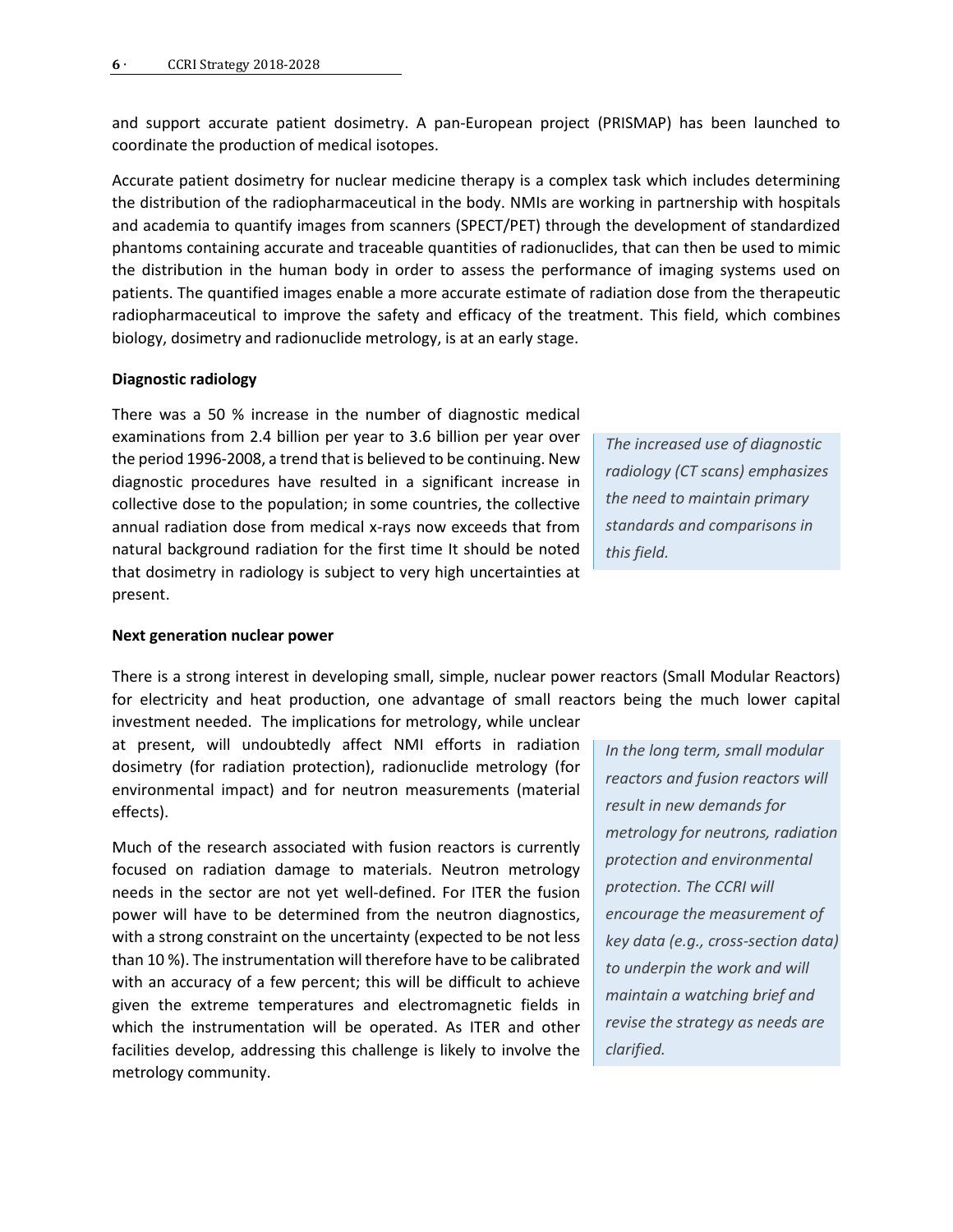## **Nuclear decommissioning**

The first-generation nuclear power stations and fuel reprocessing facilities, begun in the mid-1950s, are reaching the end of their useful working lives – by 2050, more than half of the world's current nuclear power stations will have closed (166 nuclear power reactors built since the 1950s have already shut down and a further 183 reactors are scheduled for decommissioning in the 2020s) while others are being constructed. Many of the nuclear sites constructed in the 1950s and

1960s must be decommissioned, while ensuring that the large quantities of potentially radioactive waste resulting are disposed of safely and cost-effectively. The cost of decommissioning the facilities is estimated to be in excess of 60 billion Euro for the Sellafield (UK) site alone; the global market is around 5 billion Euro/year with the cost of disposal of the radioactive waste a significant percentage of this figure.

An increasing amount of radioactive waste will also come from the dismantling of particle accelerators used in research and medical applications, due to the radioactivity induced by their high energy beams and secondary particles.

*The safe disposal of radioactive waste from legacy nuclear sites is a matter of public concern. The CCRI will develop new comparison schemes to underpin CMCs for the reference materials needed. Similar concerns apply to naturally-occurring radioactive materials.*

Radionuclide metrology has a large part to play in this process – this

has been recognized, for example, in the EU which is supporting scientific collaborations through the EMPIR and Horizon2020 programs. Accurate, reliable measurements enable the waste to be disposed of cost-effectively and safely; however, such measurements involve measuring the radioactivity content of diverse materials. These measurements will also have to be supported by accurate activation data requiring beta, gamma, and neutron measurements. The measurement of radioactivity on material surfaces may grow in importance for nuclear decommissioning based on two ISO standards (8769 and the 7503 series).

## **Naturally occurring radioactive materials (NORM)**

Recent studies have shown that the risk from exposure to radon and other naturally occurring radioactive materials may have been under-estimated. Such concerns have been reflected in recent regulations in the EU, which has expanded the regulations surrounding environmental ionizing radiation (and hence the need for metrology) to cover workplaces that were previously exempt.

## **Radiation sterilization and processing**

The market for single-use disposable medical devices has undergone enormous growth in recent years, and this has driven the need for high dose-rate irradiation facilities to sterilize these products rapidly and cost-effectively. At least 12 million  $m<sup>3</sup>$  of medical devices (including surgical blades, sutures, orthopedic implants, gloves, containers, eye droppers and perfusion sets), about 50 % of the devices produced, are sterilized using ionizing radiation per year. The key advantage of the technique is that it can be applied to the final packaged product, avoiding the need for an aseptic room to package devices after sterilization.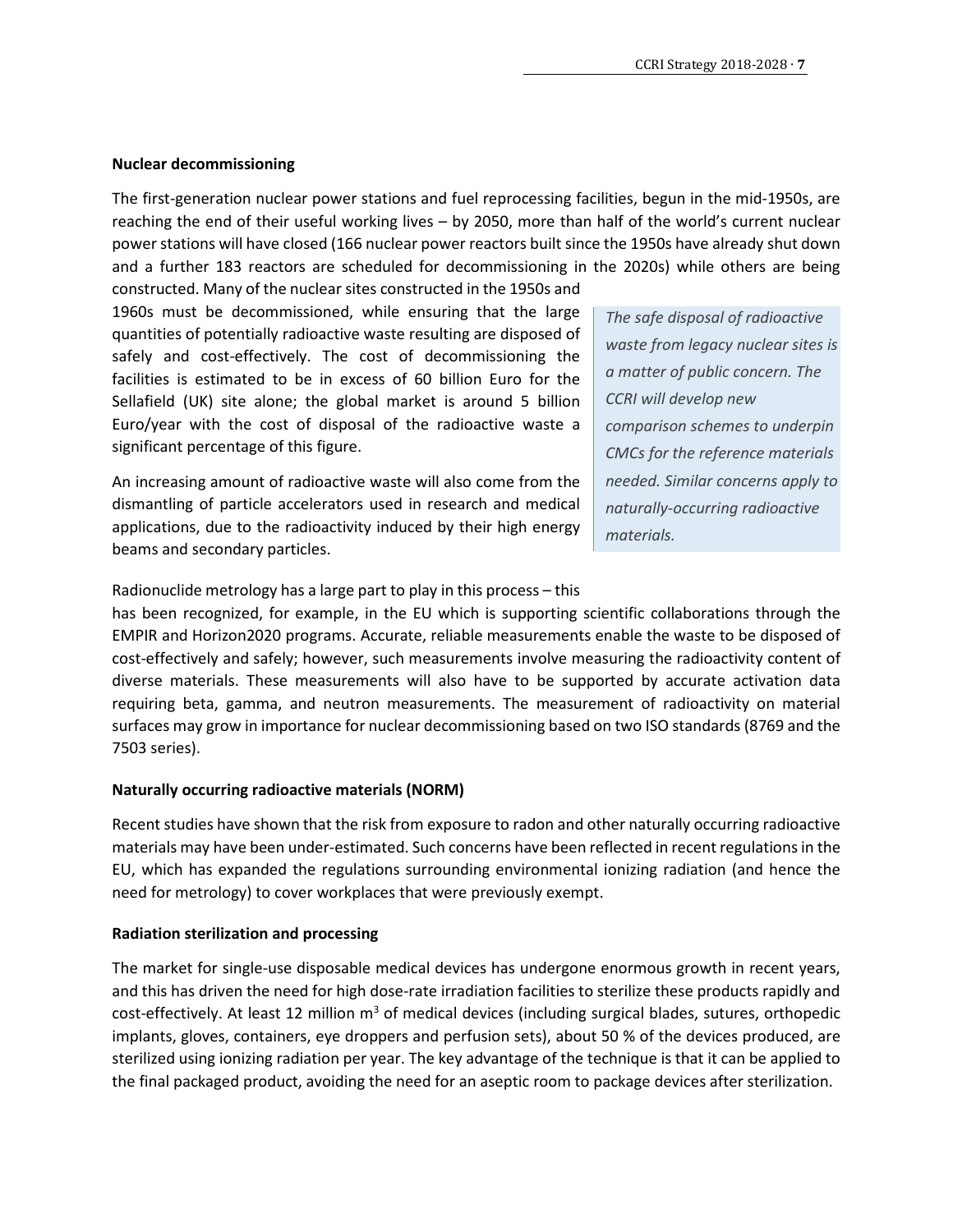Medical devices are subject to strict regulations; accurate dosimetry is essential as documentary evidence that the process consistently results in a sterilized product. It is thus a requirement that "Dosimetry used in the development, validation and routine control of the sterilization process shall have measurement traceability to national or International Standards and shall have a known level of *The CCRI will organize regular comparison exercises to assure traceability of high-dose-rate measurements.*

uncertainty (ISO 11137-1). The known dose measurement uncertainty is used to determine limits for an acceptable process.

There are about 200 irradiation plants worldwide, mostly using very high-activity  $^{60}$ Co sources. However, there is an increasing number of accelerator-based facilities, both e-beam and x-ray, which requires a measurement traceability chain to relate back to the original <sup>60</sup>Co calibrations.

The largest industrial application of high-dose irradiation is modifying polymer properties for insulators, tires, tubing, adhesives and composites; other applications include wastewater treatment and synthesis of nanoparticles. These applications might have less strict regulatory requirements, but they also need precise and accurate measurements to ensure that adequate dose is delivered for the desired effect.

## **Nuclear forensics**

The IAEA defines nuclear forensics to be "the examination of nuclear and other radioactive materials using analytical techniques to determine the origin and history of this material in the context of law

enforcement investigations or the assessment of nuclear security vulnerabilities". It requires the highest levels of accuracy and traceability, as the information may be used in criminal prosecutions. The issue for radionuclide metrology is to provide the international measurement infrastructure to give confidence in measurements of the radionuclides of interest, including alphaparticle emitting isotopes.

*The CCRI will continue to support the comparison of standards of alpha emitters, to confirm that the high accuracy needed for nuclear forensics is met.* 

In order to derive as much information as possible about suspect items in transport containers, increasingly sophisticated mixed-field

interrogation systems (neutrons and gammas) are being developed. These introduce new requirements for measurement techniques and standards, including the appropriate and metrologically robust sources of gamma rays and neutrons which can be easily transported and handled for field work while maintaining their traceability.

## **Radiation protection**

The international measurement system for dosimetry for radiation protection is the cornerstone of all national regulatory systems designed to minimize the risks to the health of 22 million people worldwide who are potentially exposed to ionizing radiation in the workplace. These people are employed in commercial nuclear-power generation and decommissioning, in academic and government laboratories, food processing, industrial imaging and laboratories, weld-defect inspection, leak tracing, automobilesteel testing, mineral-deposits discovery, and as well as surgeons and other medical/dental personnel. It is worth emphasizing that these are significant tangible risks to the workforce – the excess risk for a worker exposed to the whole-body dose limit of 20 mSv/year over 40 years is about 3 %, which can be compared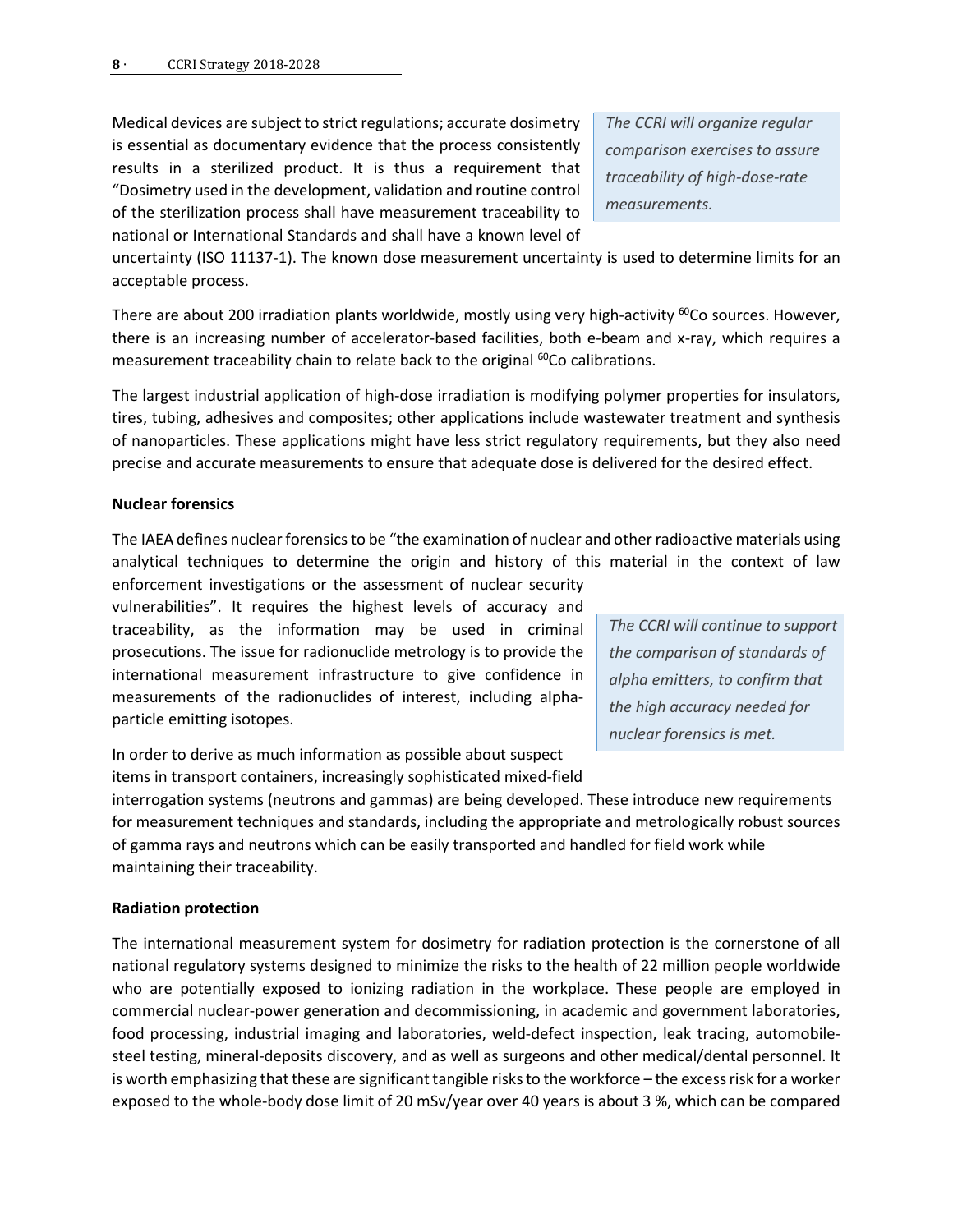to the risk of industrial fatalities (the probability of a fatal accident in the workplace is about 0.003 % per year).

Developments in neutron dosimetry at NMIs include new detectors and spectrometry systems, as well as neutron calibration facilities, able to cover the very wide energy range of neutron fields in the workplace such as those needed for radiation protection at highenergy accelerators. The new accelerators for hadron therapy, for example, produce high-energy secondary neutrons which produce an unwanted additional radiation dose risk for patients and operators.

*The CCRI will ensure that the infrastructure for radiation protection metrology is maintained and promoted. New comparisons may be needed for radiation protection in new facilities such as high-energy neutron fields and pulsed fields.*

A recent development concerns the rapid development of high-power laser facilities producing high energy radiation fields (such as those for lithography). The new challenge for ionizing radiation metrology is to determine reference values at these facilities for any type of ionizing radiation (especially neutrons) in a very intense and short single burst.

The measurement of airborne radioactivity (gaseous or as aerosols) is also being studied (e.g. the EU projects MetroERM and MetroPreparedness) and is also becoming increasingly important in supporting monitoring for the Comprehensive Test Ban Treaty.

Ionizing radiation due to cosmic rays, too, have a non-negligible impact on the dose delivered to the population on earth and particularly to aircrew, with the neutron contribution dominating above 2000 m altitude. More recently, the displacement of the magnetic-field anomaly on the land surface of South America and the opening of sea (or even air) routes at the level of the poles exposes certain populations to higher risks with regard to cosmic radiation. In addition, the development of space tourism and the proposed Mars exploration will expose people to high doses due to high-energy ions and their secondary particles (e.g., photons & neutrons) generated within the spacecraft walls, especially during solar events. Ionizing radiation metrology will therefore need to focus in the coming decades on high energy particles, especially ions and neutrons.

The ICRU/ICRP Report No. 95 on operational quantities for external radiation exposure will not impact the realization of primary standards but will affect instrument manufacturers and other end-users.

The importance of radiation protection metrology has been recognized by EURAMET and a new European Metrology Network (EMN) is to be established in this field. The self-sustaining EMN will have a key role in outreach and in coordinating radiation protection metrology and will engage with other RMOs in this field.

## **Regulatory changes**

High-activity sealed radioactive sources are a concern for nuclear safety and security agencies. Some

countries are moving towards using the regulatory framework to encourage the use of such sources to be phased out, with limits on the allowable working life of sources. However, ionizing radiation metrology relies strongly on such sources for producing stable, well-characterized, beams for realizing primary standards in dosimetry and for checking the stability of transfer instruments

*The CCRI will co-ordinate international efforts to respond to changes in regulations.*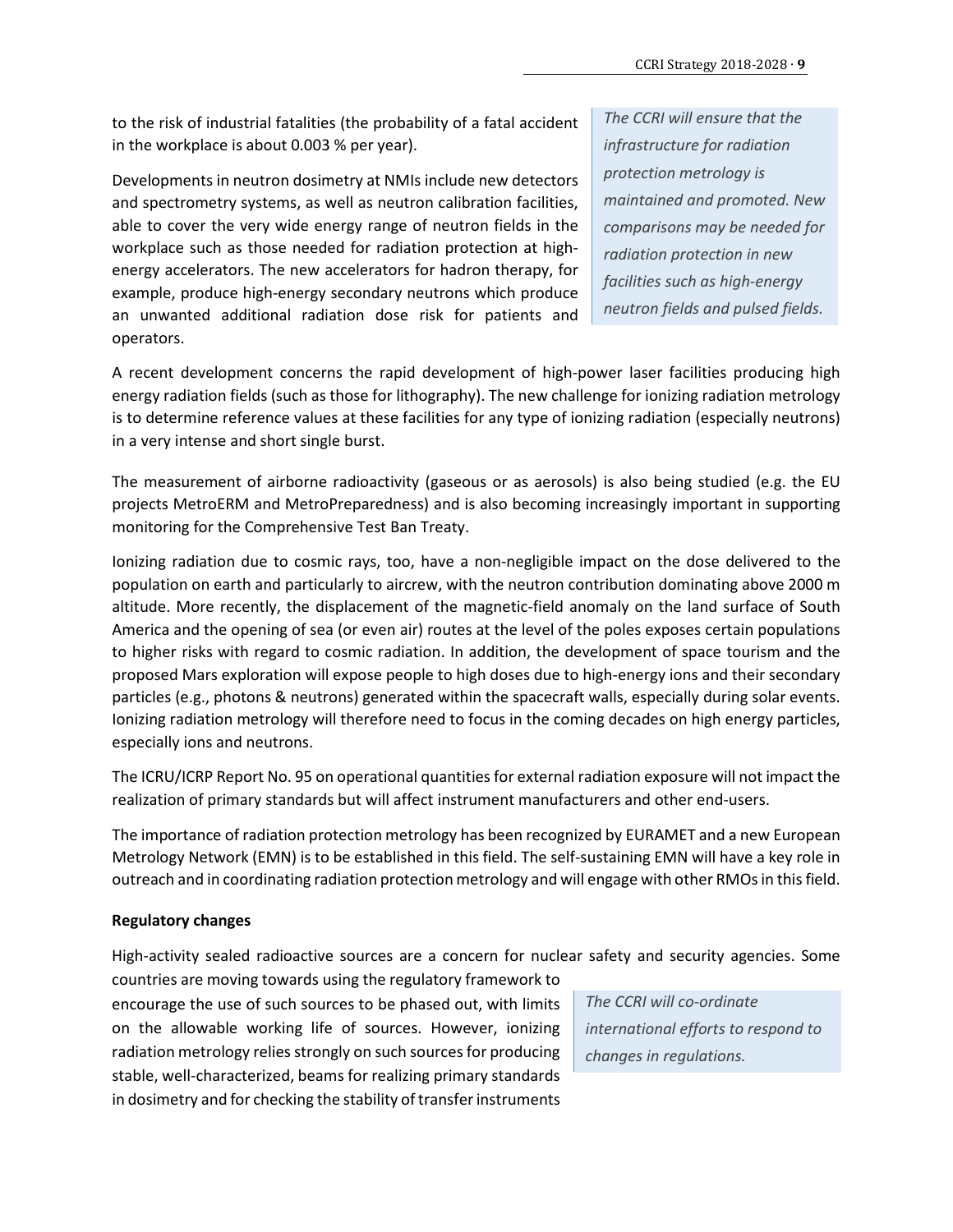in radionuclide metrology. The ionizing radiation metrology community will need to consider how best to respond to this challenge.

The availability of <sup>252</sup>Cf radionuclide sources (used for calibrating neutron dosimeters) is also under threat; NMIs are investigating alternative techniques to produce a similar neutron spectrum.

Shipping radioactive materials for radionuclide and neutron measurement comparison exercises remains difficult; the World Nuclear Association quotes from a Euratom report that "multiple layers of regulations, lack of harmonization and over-regulation in transport authorities" are the main causes.

## **Climate change**

There is increasing interest in applications of ionizing radiation metrology in the field of climate change science. In addition to their effect on human health, both ionizing and UV radiation have an impact on terrestrial ecosystems. When cosmic rays interact with Earth's atmosphere, ozone is depleted, which increases exposure to solar ultraviolet radiation. Metrological data and measurement methods for these radiations are therefore also required to support environmental and climate sciences.

Cosmic rays can also be used as a probe: for example, measurement of cosmic-ray neutrons can be used to assess soil moisture content, an important parameter for global climate modelling. This new method represents a complex metrological challenge; aiming to solve the gap between point-scale humidity sensors and satellite remote sensing. Other applications of ionizing radiation metrology include the measurement of radon

*The CCRI will keep the needs of climate change science under review and will propose comparisons and other actions as appropriate.* 

in air which can be used as a tracer for greenhouse-gas emissions to determine their origin.

## **Technological changes**

The impact of the digital revolution on metrology is expected to be significant in the coming decade; including increased internet connectivity of instrumentation, larger data volumes and the use of Machine Learning /Artificial Intelligence. This issue is a priority for CIPM with a long-term aim of establishing a framework that allows all aspects of the international measurement system (measurement results, uncertainties, traceability and provenance) to be accessed and interpreted digitally, enabling machine-tomachine communication and analysis. Near term aims include the adoption of Digital Calibration Certificates (DCCs). This is therefore an area where CCRI will need to review our approach regularly and

update the strategy accordingly. However, we are already seeing impacts in areas such as healthcare, where artificial intelligence algorithms are being used to enhance medical imaging; with other applications expected in the years to come.

Another manifestation in the last few years has been the adoption in radionuclide metrology in the last few years of digital signal processing techniques ('list mode data'), similar to the technology used on nuclear physics experiments. This has led to the development of a new IEC standard (IEC63047) to harmonize

*The CCRI will work with international stakeholders to co-ordinate the introduction of the SI Digital Framework in ionizing radiation metrology and will contribute case studies to CIPM deliberations.*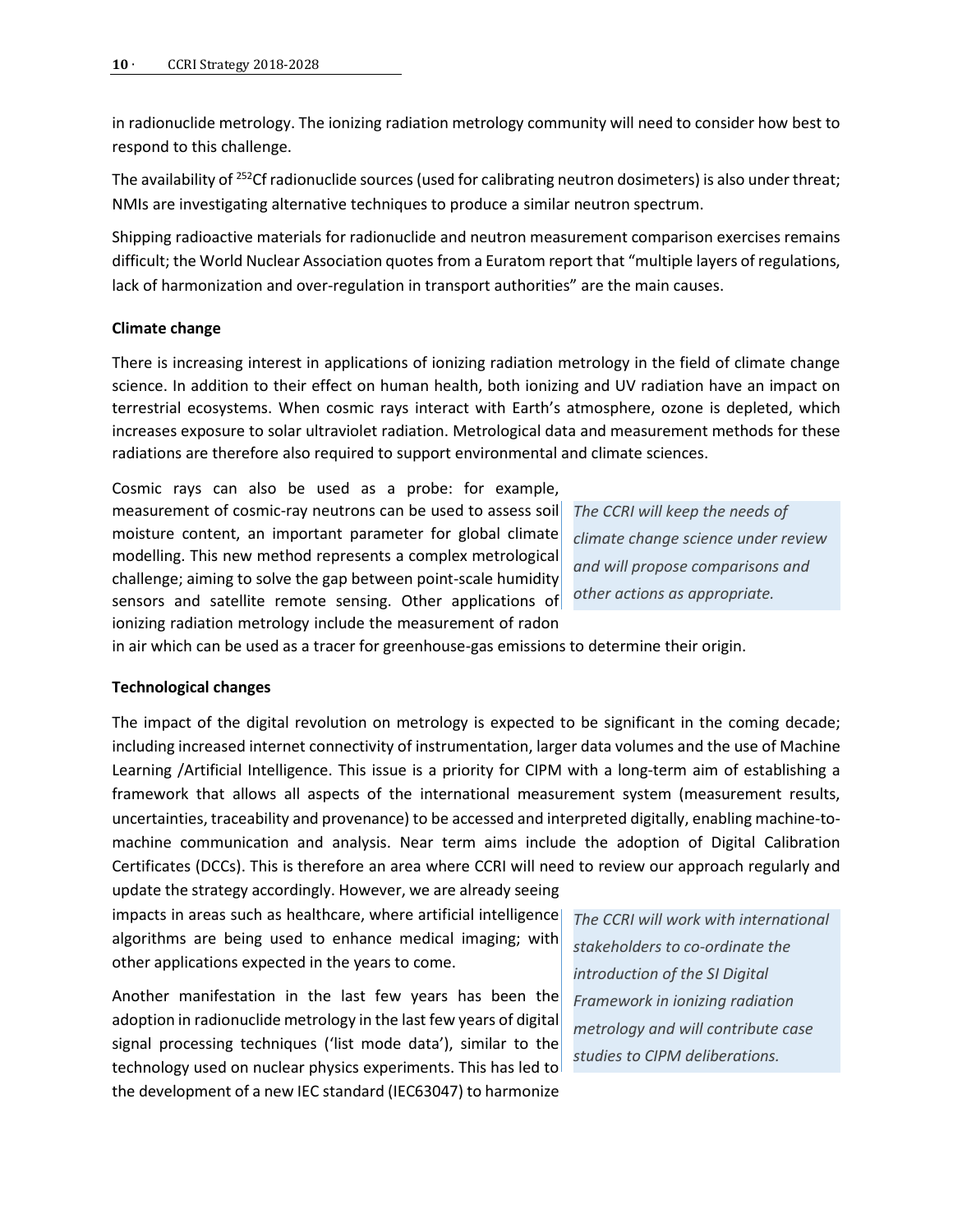data formats, driven by the application of the technology by first responders in the event of a radiological incident such as a terrorist attack.

Improvements in the sensitivity and affordability of mass spectrometers have also begun to influence radionuclide metrology, leading to research needs in linking mass to activity. Such instruments are particularly useful for measuring long-lived species such as the actinides, for which mass spectrometry promises to allow measurements at levels significantly lower than can be done by conventional means.

The miniaturization of electronic devices (the evolution of CMOS technology) has made them more sensitive to ionizing radiation. The interaction of ionizing radiation with the device can result in data errors or degradation; neutron and alpha-particle radiations are particularly damaging, potentially leading to "single-event upsets." New measurements and standards, such as for low-level alpha particle emissions, must be developed to evaluate the low ambient levels of these radiation environments, pushing the limits of detection beyond conventional measurements.

## **Changes in the metrology community**

At present, based on capabilities published in the Key Comparison Database, about 37 member states have active programs of work in radiation dosimetry and 29 in radionuclide metrology. For radiation

dosimetry, this is augmented by the IAEA/WHO network of Secondary Standards Dosimetry Laboratories.

There are about 15 NMIs/DIs working in the field of neutron metrology, with a steady program of investment in new facilities. The main difficulty is that neutron metrology requires large scale facilities such as experimental reactors and accelerators, especially for neutron energies above 20 MeV. Similar issues apply in other aspects of ionizing radiation metrology, as few institutes have access to proton therapy machines, medical imaging systems or mass spectrometers.

*The CCRI will work to co-ordinate sharing access to major facilities needed for comparison exercises and for research projects. There will be an increased emphasis on knowledge transfer to support NMIs/DIs with less experience in the field.*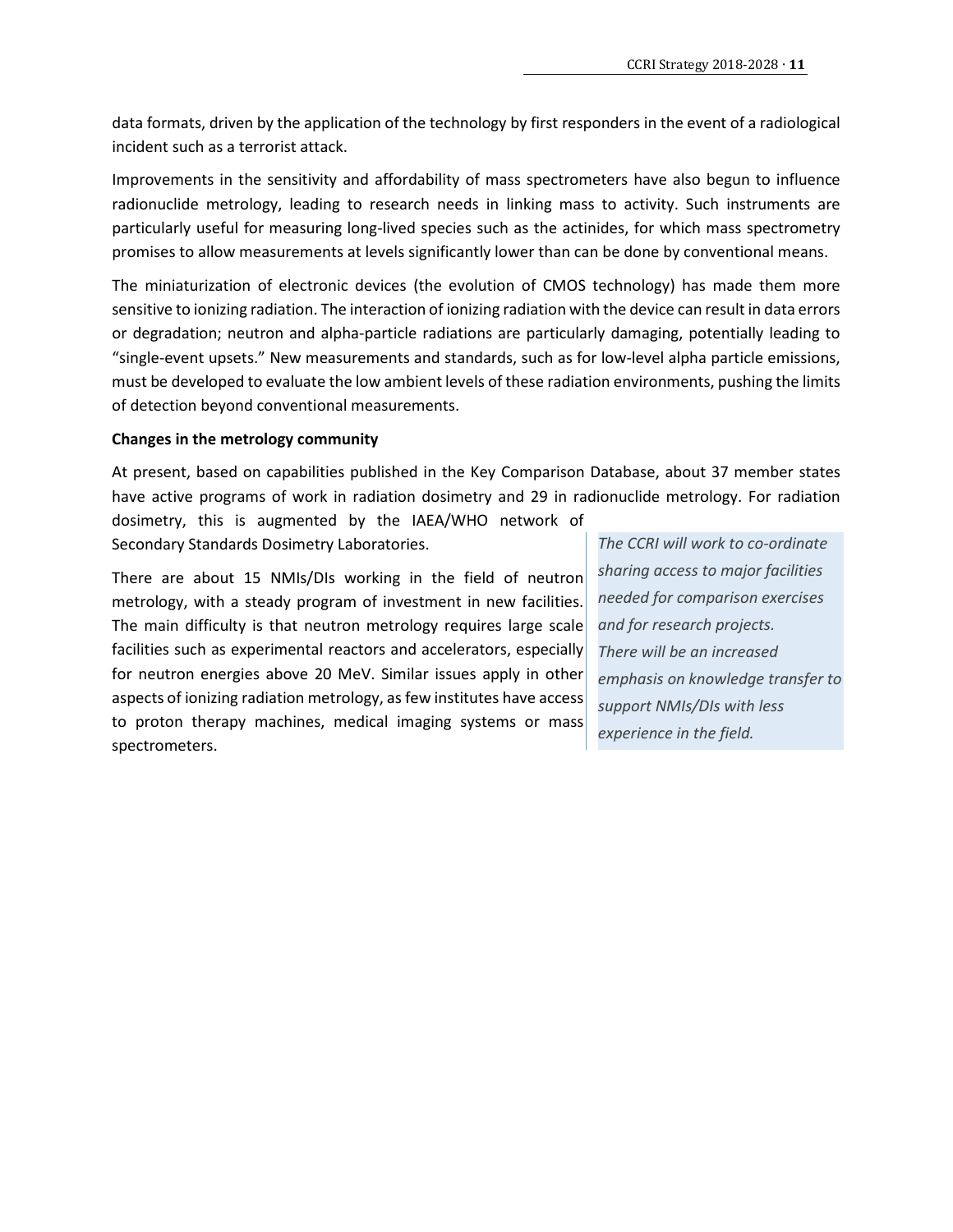## <span id="page-11-0"></span>**2. VISION AND MISSION**

As a mature field of science, the focus of the CCRI is on enhancing the impact of the work of its participating members on society, and on ensuring the science develops to meet future needs. The CCRI's vision is:

> A world in which the many benefits of ionizing radiation for healthcare, industry and technology can be realized by accurate, scientifically-rigorous, measurement, confident that the associated risks are constrained.

The mission of the CCRI is:

To discuss, foster, enable and coordinate the development, comparison and promulgation of national measurement standards for ionizing radiation. We aim to enable all users of ionizing radiation to make measurements with confidence at an accuracy that is fit-for-purpose.

The mission of the BIPM Ionizing Radiation Department is:

To support the CCRI in its mission, to promote the work of the international metrology community, and to provide services to NMIs and DIs that can be centralized in an efficient way.

During the 28<sup>th</sup> meeting of the CCRI in June 2021, the critical role of the BIPM laboratory services in the international measurement system was noted:

- for radiation dosimetry, the BIPM primary standards set the KCRV and are used to compare national standards on a 10-12 year rolling program and to calibrate secondary standards;
- for radionuclide metrology, the BIPM on-demand services (SIR/SRTI/ESIR) complement the largescale comparison exercises and reduce the need to transport hazardous materials.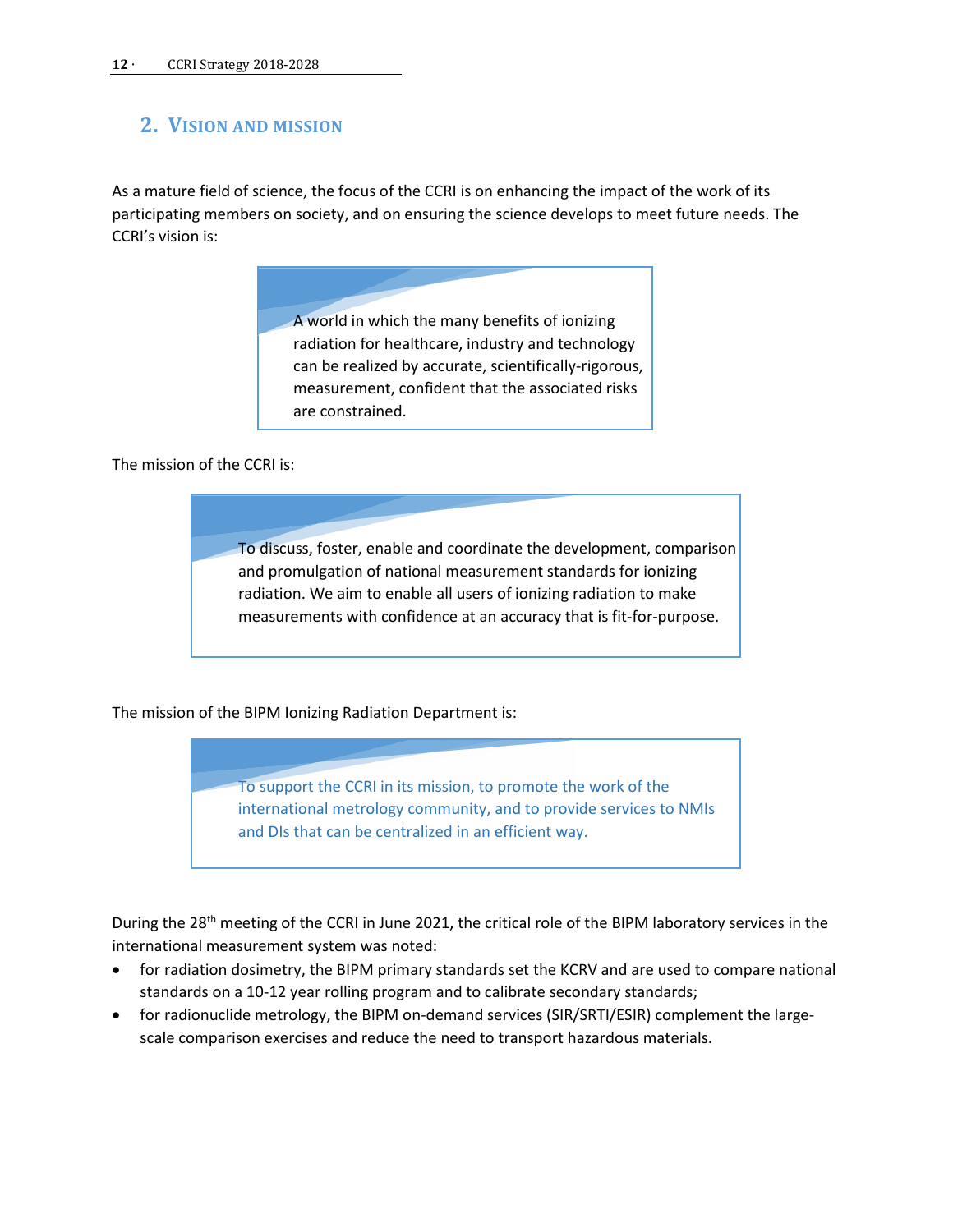## <span id="page-12-0"></span>**3. STRATEGY**

In line with the CCRI's vision, the 2018-2028 strategy aims for an inclusive international measurement system for ionizing radiation. The aims of the CCRI strategy are:

- **To improve global comparability of measurements**, by making comparison exercises more accessible and faster, increasing the scope to cover emerging requirements, reducing the need for long-term large-scale exercises, using a risk-based approach to deciding comparison exercises and optimizing the use of resources at NMIs/DIs and the BIPM.
- **To build capabilities at smaller NMIs/DIs,** by organizing knowledge transfer workshops and increasing secondments to the BIPM, working in partnership with NMIs/DIs and liaison organizations such as the IAEA.
- **To progress the state of the art** for issues identified by stakeholders of benefit to NMIs/DIs and the BIPM, through supporting the organization of targeted joint research projects.
- **To expand the coverage of services supported by CMCs** through the introduction of concepts such as comprehensive CMCs based on core quantities, to improve the expression of capabilities in an effective way with continuous improvement, that meets the needs of our stakeholder community.
- **To coordinate the introduction of the SI Digital Framework in ionizing radiation metrology,** including moving to digitalization of services (such as digital calibration certificates), making data from comparison exercises machine-readable and machine actionable, and providing support for NMIs/DIs.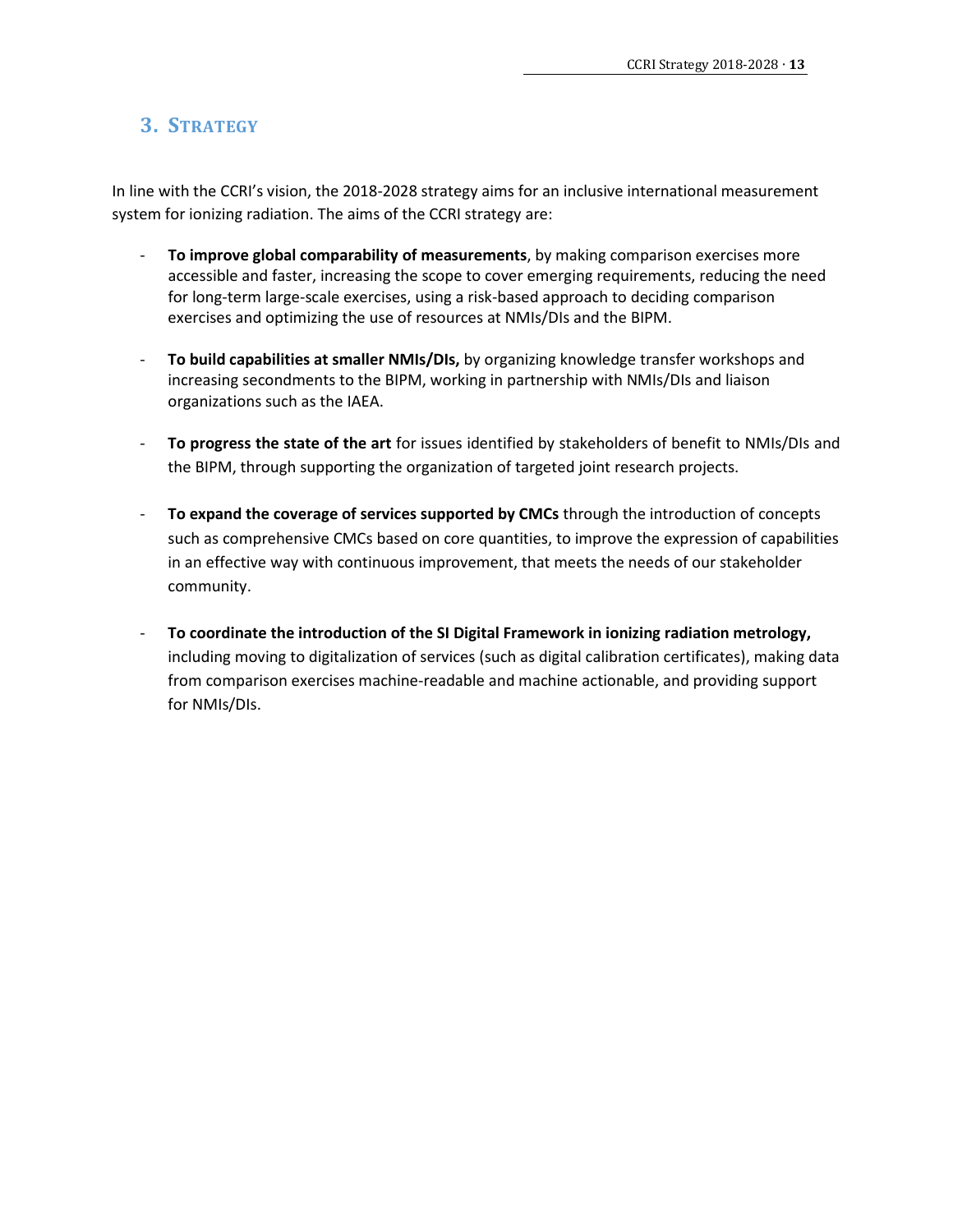## <span id="page-13-0"></span>**4. ACTIVITIES TO SUPPORT THE STRATEGY**

The actions listed below are intended to give a broad overview to guide the ionizing radiation metrology community; in addition, the community will adapt to address emerging needs.

| Aim                                                            | <b>Examples of activities</b>                                                                                                                                                                                                                                                                                                                                                                                                                                                                                                                                                                                                                                                                                                                                                                                                                                                                                                                                                                                                                                                                                                                                                                                                                                                                                      |
|----------------------------------------------------------------|--------------------------------------------------------------------------------------------------------------------------------------------------------------------------------------------------------------------------------------------------------------------------------------------------------------------------------------------------------------------------------------------------------------------------------------------------------------------------------------------------------------------------------------------------------------------------------------------------------------------------------------------------------------------------------------------------------------------------------------------------------------------------------------------------------------------------------------------------------------------------------------------------------------------------------------------------------------------------------------------------------------------------------------------------------------------------------------------------------------------------------------------------------------------------------------------------------------------------------------------------------------------------------------------------------------------|
| global<br>To<br>improve<br>comparability<br>of<br>measurements | Oversee the strategy for international comparison exercises.<br>$\blacksquare$<br>Increase representation of international organizations on the CCRI,<br>$\overline{\phantom{a}}$<br>including the ISO and the CTBTO.<br>Share information on work in the RMOs to improve comparability<br>$\overline{\phantom{a}}$<br>(such as the new EURAMET European Metrology Networks).<br>Expand the use of the Digital Framework in ionizing radiation<br>$\overline{\phantom{0}}$<br>metrology such as encouraging access to data sets used in the final<br>analysis of comparison results to facilitate data exchange.<br>Co-ordinate use of the BIPM comparison and calibration services<br>$\overline{\phantom{a}}$<br>to optimize interlaboratory comparison exercises.<br>Publish an explanation of the use of sealed reference sources in<br>ionizing radiation metrology.<br>Develop and maintain the measurement infrastructure, such as<br>$\overline{\phantom{a}}$<br>comparisons, to support the timely response to emerging needs in<br>the stakeholder community.<br>Coordinate the dissemination of best practice such as the<br>introduction of ICRU-95 to the user community<br>Optimize the engagement of the ionizing radiation community in<br>the development of international standards such as ISO. |
| To build capabilities at<br>smaller NMIs/DIs                   | Expand the use of teleconferencing technologies to support face-<br>$\qquad \qquad \blacksquare$<br>to-face meetings and increase accessibility to the wider<br>community including organizing regular webinars.<br>Coordinate capacity-building and knowledge-transfer activities<br>with the IAEA and the RMOs.<br>Expand training and mentoring support for comparison pilots and<br>CMC reviewers.<br>Maintain a database of major facilities and establish a process to<br>enable access.<br>Promote the work of the CCRI to a wider audience, by organizing<br>regular scientific webinars and increasing social media presence.<br>Support CIPM and IAEA initiatives towards recognition of<br>$\overline{\phantom{0}}$<br>metrology as a scientific profession.                                                                                                                                                                                                                                                                                                                                                                                                                                                                                                                                            |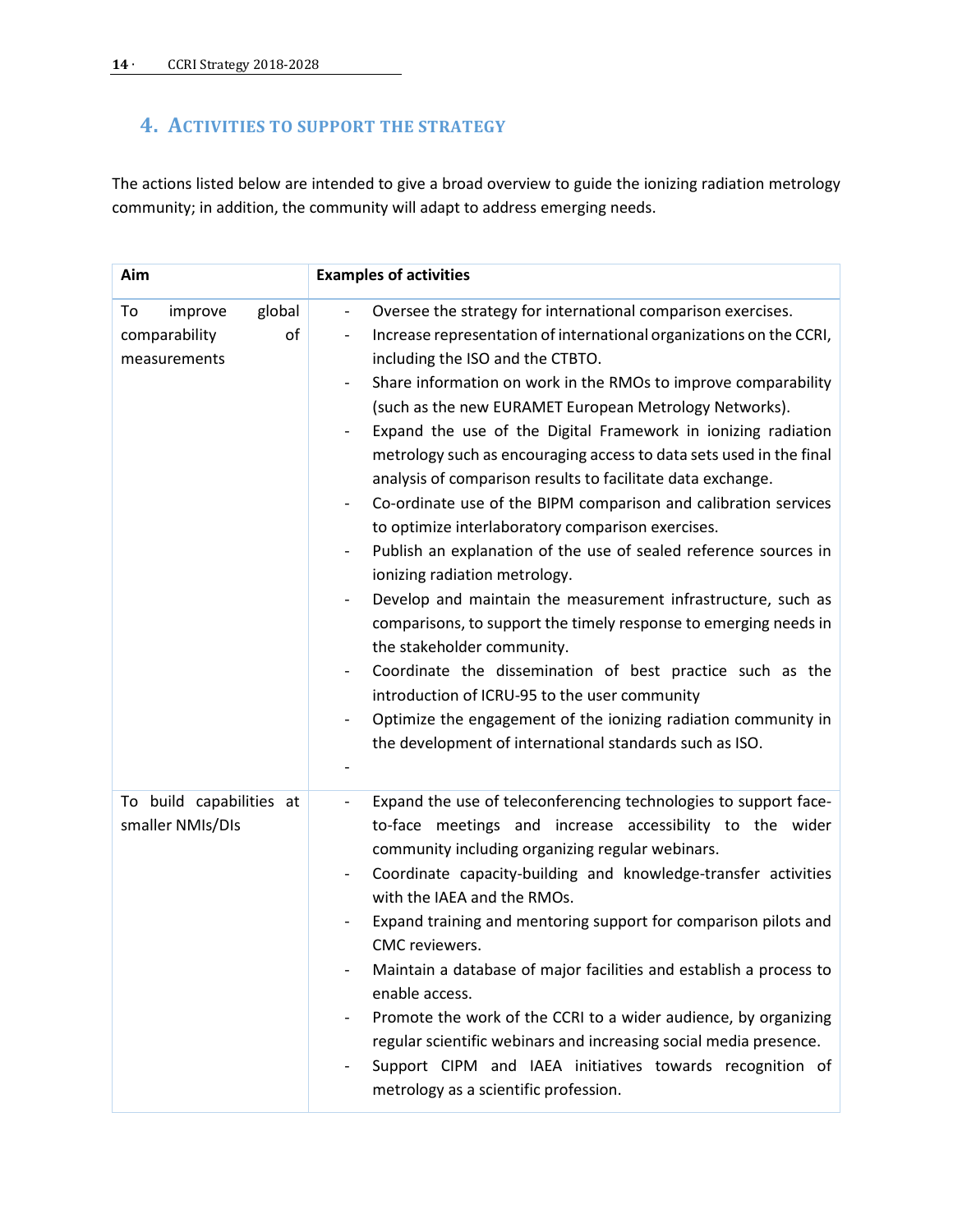| Aim                                           | <b>Examples of activities</b>                                                                                                                                                                                                                                                                                                                                                                                                                                                                                                                                                                                                                                                                                                                                                                                                                  |
|-----------------------------------------------|------------------------------------------------------------------------------------------------------------------------------------------------------------------------------------------------------------------------------------------------------------------------------------------------------------------------------------------------------------------------------------------------------------------------------------------------------------------------------------------------------------------------------------------------------------------------------------------------------------------------------------------------------------------------------------------------------------------------------------------------------------------------------------------------------------------------------------------------|
| To progress the state of<br>the art           | Develop a metrology good-practice guide (and associated<br>$\overline{\phantom{a}}$<br>comparison program) for radiopharmaceutical therapy and<br>quantitative imaging.<br>Develop a good-practice guide for low electrical current<br>measurement for radionuclide metrology (CCEM/CCRI Task<br>Group).<br>Establish a joint group with the CCQM on the use of mass<br>spectrometry in radionuclide metrology.<br>Review the use of artificial intelligence algorithms in diagnostic<br>imaging and treatment planning and implications for metrology.<br>Guide the BIPM laboratories on the development of new services<br>for comparisons and calibrations.<br>Where appropriate, encourage the measurement and evaluation<br>of nuclear decay data to be included in protocols for comparison<br>exercises, to add value to the exercises. |
| To expand the coverage<br>of services by CMCs | Develop and publish guidance on the interpretation of CMCs whilst<br>$\overline{\phantom{a}}$<br>maintaining backward compatibility.<br>Maintain the Measurement Methods Matrix for radionuclide<br>$\overline{\phantom{a}}$<br>metrology.<br>Develop 'how far the light shines' statements for comparisons for<br>radiation dosimetry.                                                                                                                                                                                                                                                                                                                                                                                                                                                                                                        |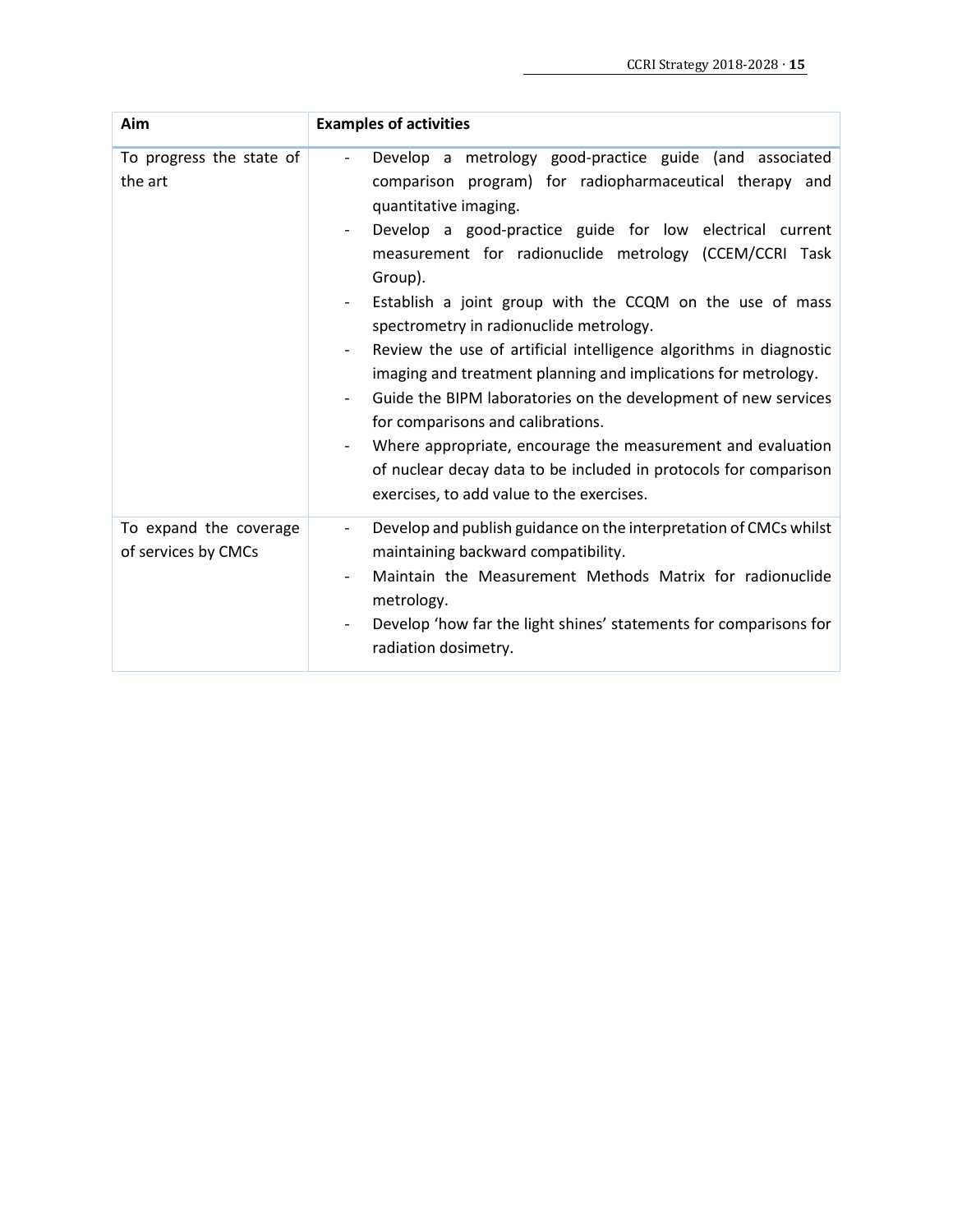## <span id="page-15-0"></span>**5. ANNEX**

## <span id="page-15-1"></span>**I. GENERAL INFORMATION**

| <b>CCRI</b>                    | Consultative Committee for Ionizing Radiation                                                              |
|--------------------------------|------------------------------------------------------------------------------------------------------------|
| Date established:              | 1959 as the Comité Consultatif pour les Étalons de Mesure de<br>Rayonnement (CCEMRI), renamed CCRI in 1997 |
| CC President:                  | Dr Martyn Sené (NPL)                                                                                       |
| <b>CC Executive Secretary:</b> | Dr Vincent Gressier (BIPM)                                                                                 |
| Number of CC Members:          | 8 (plus 14 official observers and 3 liaison organizations)                                                 |
| Meetings:                      | Every 2 years                                                                                              |



Structure of the CCRI committees

The CCRI has three objectives (CIPM-D-01-CC):

- To progress the state-of-the-art by providing a global forum for NMIs to exchange information about the state-of-the art and best practices,
- To define new possibilities for metrology to have impact on global measurement challenges by facilitating dialogue between the NMIs and new and established stakeholders, and
- To demonstrate and improve the global comparability of measurements. Particularly by working with the RMOs in the context of the CIPM MRA to plan, execute and monitor KCs, and to support the process of CMC review.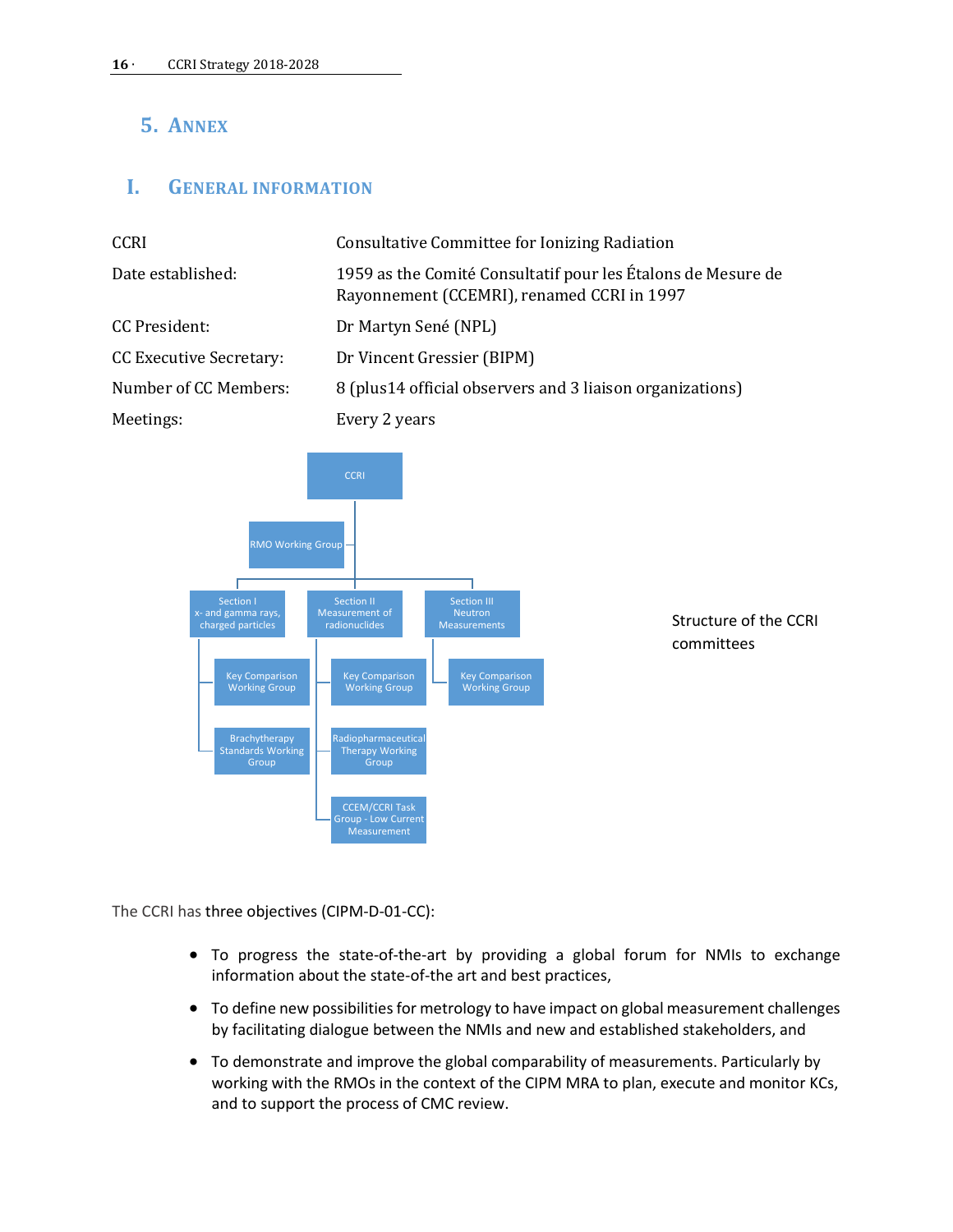The CCRI's responsibilities are:

- to advise the CIPM on all scientific matters that influence ionizing radiation metrology, including the work of the Ionizing Radiation Department at the BIPM;
- to establish global compatibility of measurements through promoting traceability to national standards for radiation dosimetry, radioactivity and neutron metrology;
- to contribute to the establishment of a globally-recognized system of national measurement standards, methods and facilities;
- to contribute to the implementation and maintenance of the CIPM MRA;
- to review and advise the CIPM on the BIPM Ionizing Radiation Department's measurements services;
- to act as a forum for the exchange of information about the activities of the CC members and observers; and
- to create opportunities for collaboration.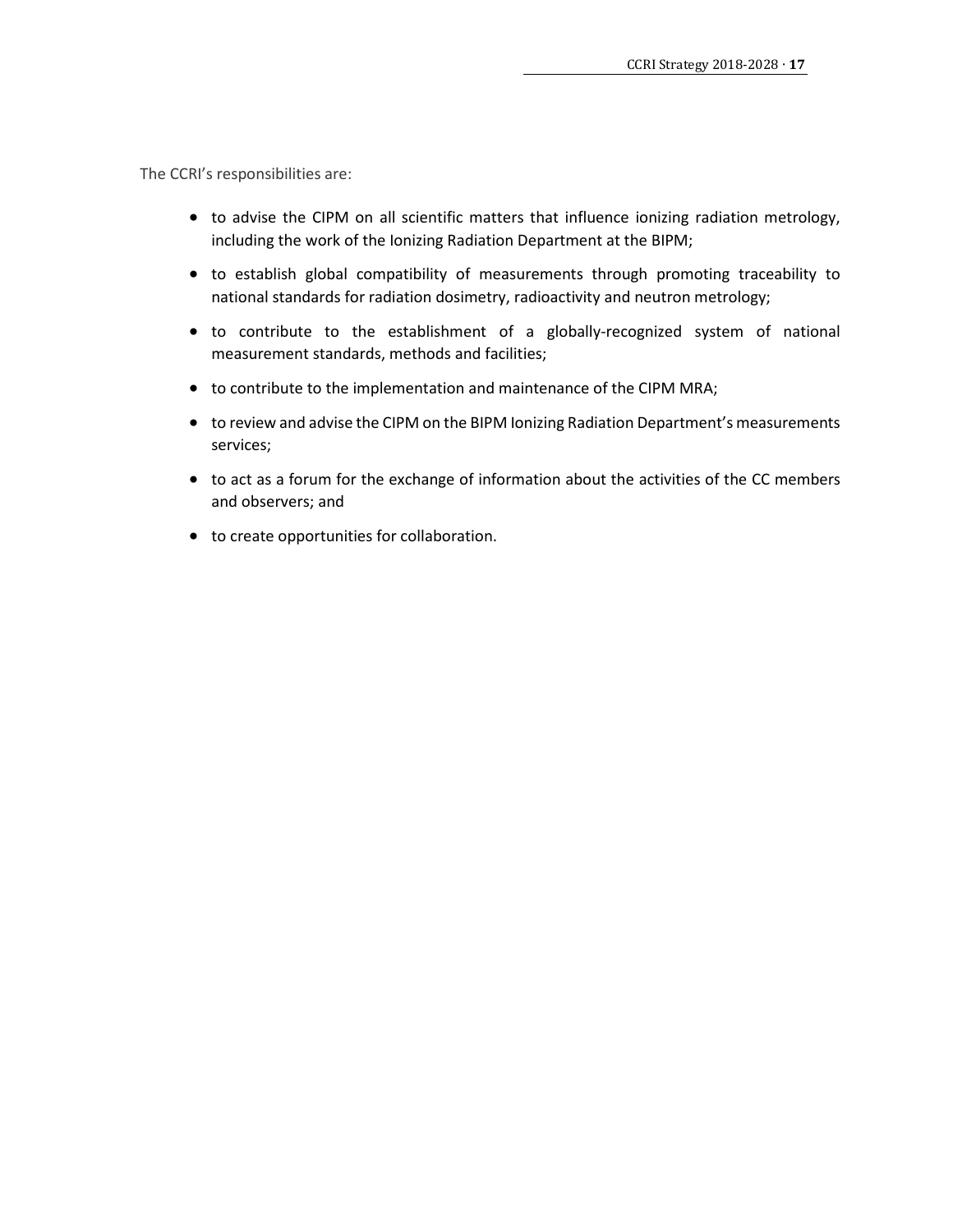## <span id="page-17-0"></span>**II. LIST OF KEY AND SUPPLEMENTARY COMPARISONS AND PILOT STUDIES**

The BIPM offers on-demand comparison services (subject to availability) – these are listed below. The CCRI and RMOs also organize large-scale comparisons, these are listed on the KCDB.

| Comparison      | <b>Description</b>                                                             | Pilot<br>(Coordinating)<br>Laboratory | <b>Status</b>                         |
|-----------------|--------------------------------------------------------------------------------|---------------------------------------|---------------------------------------|
| $BIPM.RI(I)-K1$ | Measurement of air kerma for <sup>60</sup> Co                                  | <b>BIPM</b>                           | On-going                              |
| BIPM.RI(I)-K2   | Measurement of air kerma for low<br>energy x-rays                              | <b>BIPM</b>                           | On-going                              |
| BIPM.RI(I)-K3   | Measurement of air kerma for<br>medium energy x-rays                           | <b>BIPM</b>                           | On-going                              |
| BIPM.RI(I)-K4   | Measurement of absorbed dose to<br>water for ${}^{60}Co$                       | <b>BIPM</b>                           | On-going                              |
| BIPM.RI(I)-K5   | Measurement of air kerma for 137Cs                                             | <b>BIPM</b>                           | Suspended,<br>restarting<br>2021/2022 |
| BIPM.RI(I)-K6   | Measurement of absorbed dose to<br>water for high energy photon beams          | <b>BIPM</b>                           | On-going                              |
| BIPM.RI(I)-K7   | Measurement of air kerma in<br>mammography beams                               | <b>BIPM</b>                           | On-going                              |
| BIPM.RI(I)-K8   | Measurement of reference air kerma<br>rate for <sup>192</sup> Ir brachytherapy | <b>BIPM</b>                           | On-going                              |
| BIPM.RI(I)-K9   | Measurement of absorbed dose to<br>water for medium energy x-rays              | <b>BIPM</b>                           | On-going                              |
| BIPM.RI(II)-K1  | Measurement of long-lived gamma-<br>ray emitting radionuclides (SIR)           | <b>BIPM</b>                           | On-going                              |
| BIPM.RI(II)-K4  | Measurement of short-lived gamma-<br>ray emitting radionuclides (SIRTI)        | <b>BIPM</b>                           | On-going                              |
| BIPM.RI(II)-K5  | Measurement of long-lived beta-<br>particle emitting radionuclides<br>(ESIR)   | <b>BIPM</b>                           | Pilot study<br>2020/21                |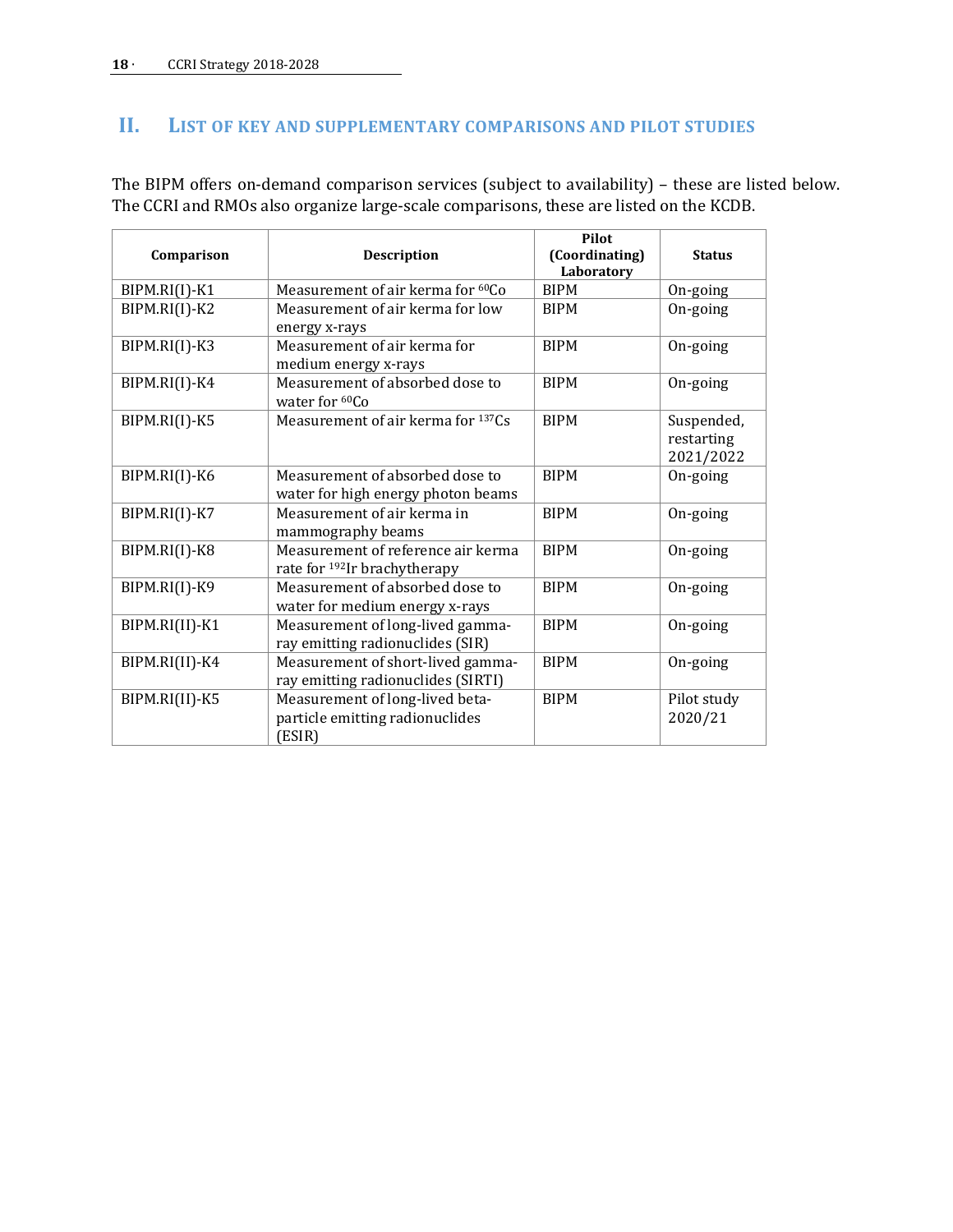## <span id="page-18-0"></span>**III. SUMMARY OF WORK ACCOMPLISHED**

The key accomplishments of the CCRI have been:

I. Establishing a traceability scheme for radiation dosimetry

The CCRI has developed a clear, robust, traceability scheme for radiation dosimetry that is wellestablished, accepted by NMIs and DIs, and results in reliable clinical measurements at an accuracy that is fit for purpose. There are three parts to the scheme:

**Part 1:** The BIPM primary standards are accepted as the international standard and set the Key Comparison Reference Value for defined quantities and radiation beams.

**Part 2:** Comparisons of a few key quantities and beams are sufficient to underpin claims for CMCs relating to a much larger number of quantities and beams.

**Part 3:** Comparisons at an agreed frequency are sufficient to demonstrate continued competence.

II. Reducing the requirements for large-scale comparisons in radionuclide metrology

There are more than 150 radionuclides that require accurate measurement, for diverse applications in nuclear medicine, the nuclear industry, environmental monitoring and the defense sector. To reduce the number of comparison exercises needed, the CCRI has devised a matrix approach (the Measurement Methods Matrix) that enables successful participation in a comparison for one radionuclide to be used as evidence of competence to realize standards of other radionuclides. The CCRI also worked with the BIPM to extend comparisons to cover shortlived radionuclides, using a stable travelling transfer instrument. As decided at the 2017 meeting of the RMO WG, comparisons in radionuclide metrology once every 15 years are sufficient to demonstrate continued competence.

By September 2021, a total of 264 comparisons among all three branches of ionizing radiation metrology were listed in the KCDB consisting of 192 Key Comparisons and 72 Supplementary Comparisons. The status of the respective comparisons is listed below:

| <b>Number</b> | <b>Status</b>                        |
|---------------|--------------------------------------|
| 68            | Ongoing and approved for equivalence |
| 49            | Approved for equivalence             |
| 40            | Approved and published               |
| 19            | Approved for provisional equivalence |
| 18            | In progress                          |
| 15            | Ongoing                              |
| 11            | Draft B reports were in progress     |
| 7             | Abandoned                            |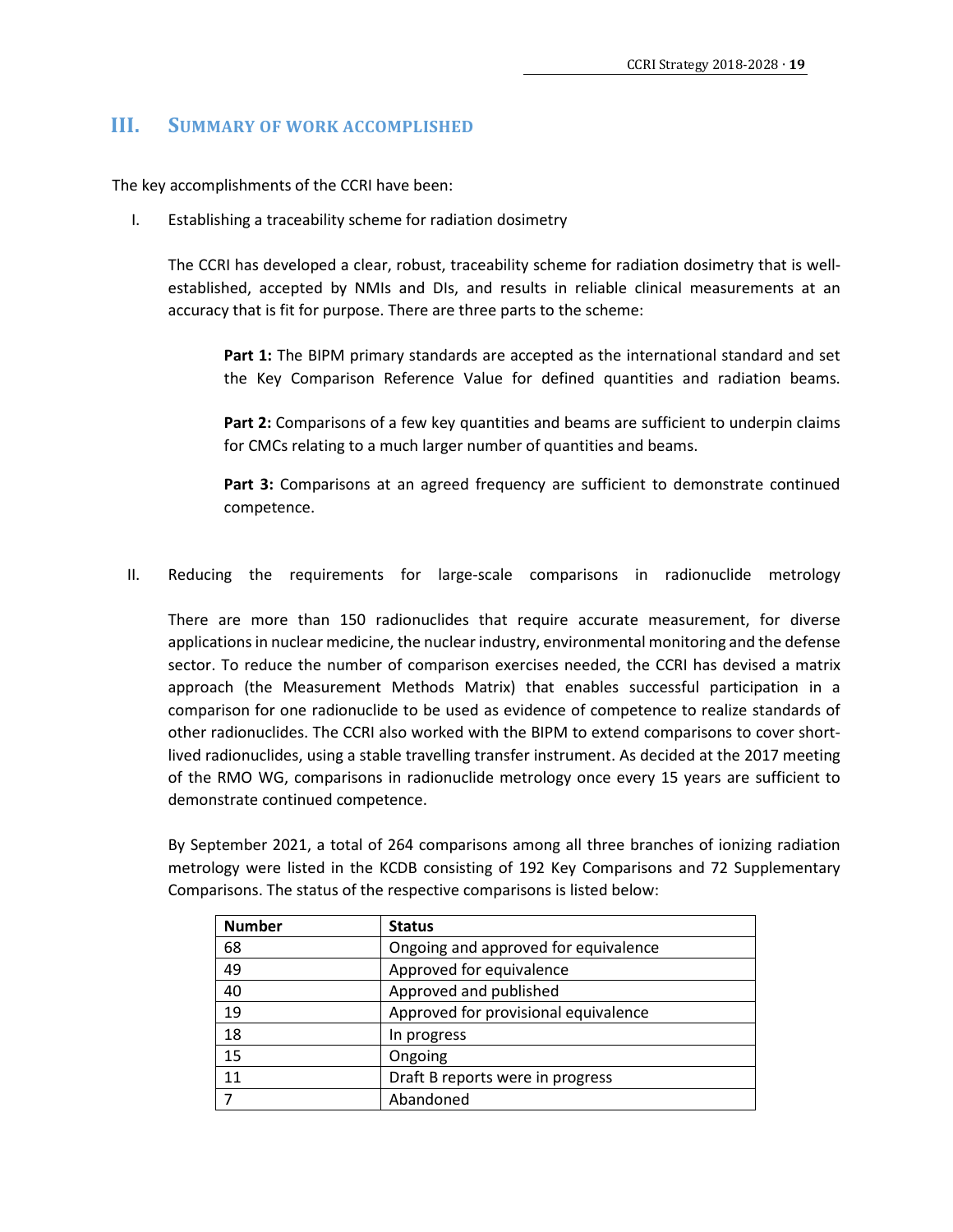#### **20** ∙ CCRI Strategy 2018-2028

| <b>Number</b> | <b>Status</b>                    |
|---------------|----------------------------------|
|               | Draft A reports were in progress |
|               | Published                        |
|               | Planned                          |
|               | Protocol complete                |

The details of the individual comparisons can be viewed on the KCDB.

## III. Providing and disseminating key data

All applications of ionizing radiation metrology rely on the use of key data to convert instrument readings to quantities of interest. For example, in radiation dosimetry, published tables of stopping powers are needed; radionuclide metrology requires a knowledge of the half- life and emission probabilities of the radionuclide of interest.

The CCRI has been instrumental in ensuring that measurements worldwide use up-to-date key data, disseminating the use of the new dosimetry data in the ICRU 90 report and ensuring metrology institutes take the latest decay data from the Decay Data Evaluation Project (DDEP). The CCRI has also encouraged the re-evaluation of such data as needs arise.

National Metrology Institutes and Designated Institutes claim calibration and measurement capabilities (CMCs) in accordance with their capabilities as validated through comparisons, research outputs, accreditation scopes and other evidence. CCRI has developed a guideline for reviewers on how evidence supports CMC claims, information required on the approval of quality systems, etc.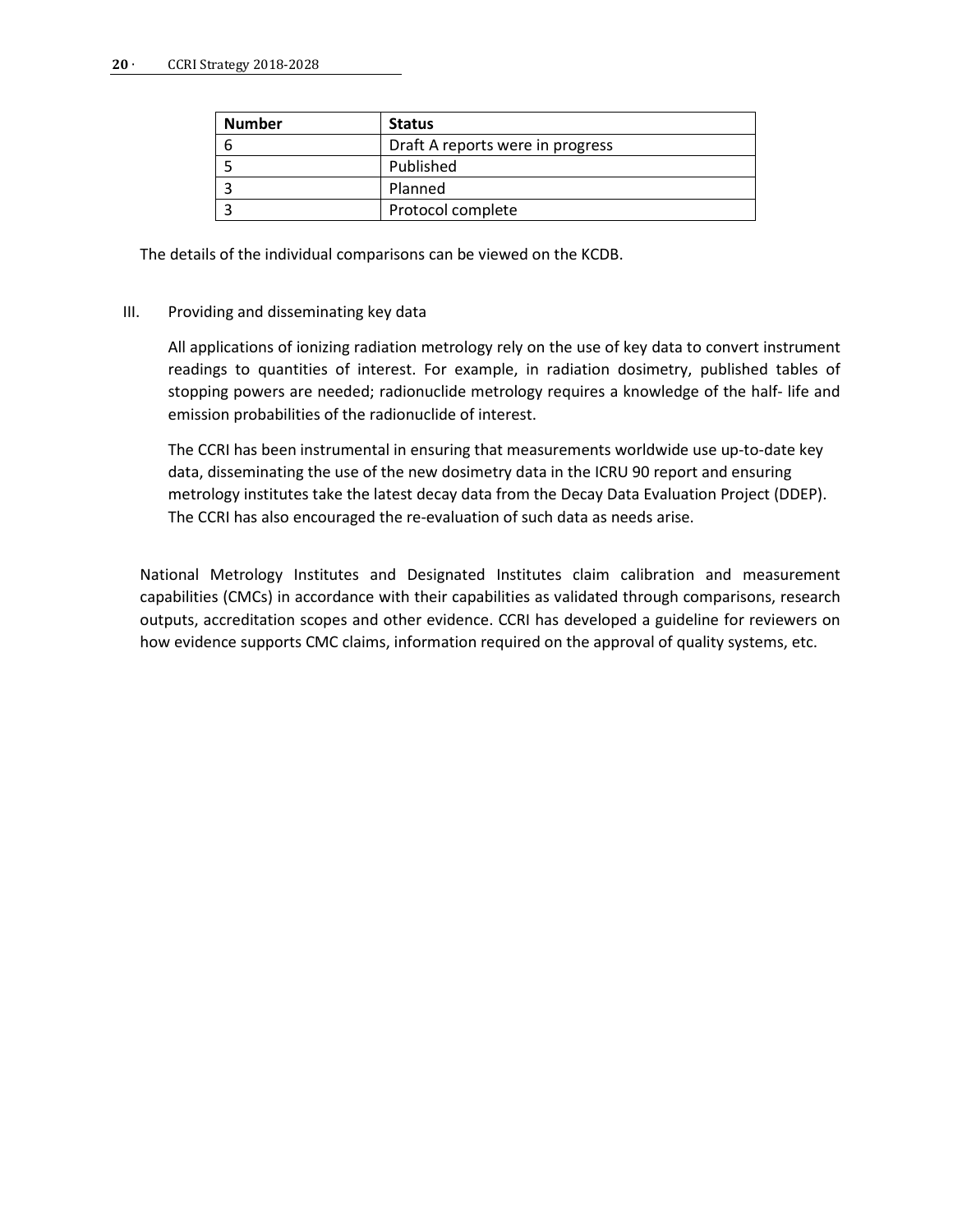## <span id="page-20-0"></span>**IV. USEFUL LINKS**

The reports and websites below (among other publications) were used in reviewing the needs of the user communities. Unpublished presentations from conferences and meetings were also used for background. The links are correct at the time of writing.

## **External beam radiotherapy**

https://dirac.iaea.org/Query/Map2?mapId=0 http://www.nupecc.org/pub/npmed2014.pdf http://ptcog.web.psi.ch https://academic.oup.com/jicru/article-abstract/os13/1/NP/2923522?redirectedFrom=fulltext https://www-pub.iaea.org/books/iaeabooks/5954/Absorbed-Dose-Determination-in-External-Beam-Radiotherapy

Add IAEA TRS-483

## **Brachytherapy**

https://www.ncbi.nlm.nih.gov/pmc/articles/PMC4932125/ http://www.brachyjournal.com/article/S1538-4721(15)00300-1/pdf https://www.ncbi.nlm.nih.gov/pmc/articles/PMC5415885/ https://msu.euramet.org/current\_calls/pre\_norm\_2018/SRTs/SRT-n09.pdf Add IAEA TECDOC 1274

## **Nuclear medicine**

http://www.nupecc.org/pub/npmed2014.pdf http://cerncourier.com/cws/article/cern/66176 http://www.nucmedbio.com/article/S0969-8051(16)30219-0/abstract http://www.snmmi.org/AboutSNMMI/Content.aspx?ItemNumber=29736

## **Diagnostic radiology**

http://www.unscear.org/docs/publications/2008/UNSCEAR\_2008\_Report\_Vol.I.pdf

Add IAEA TRS-457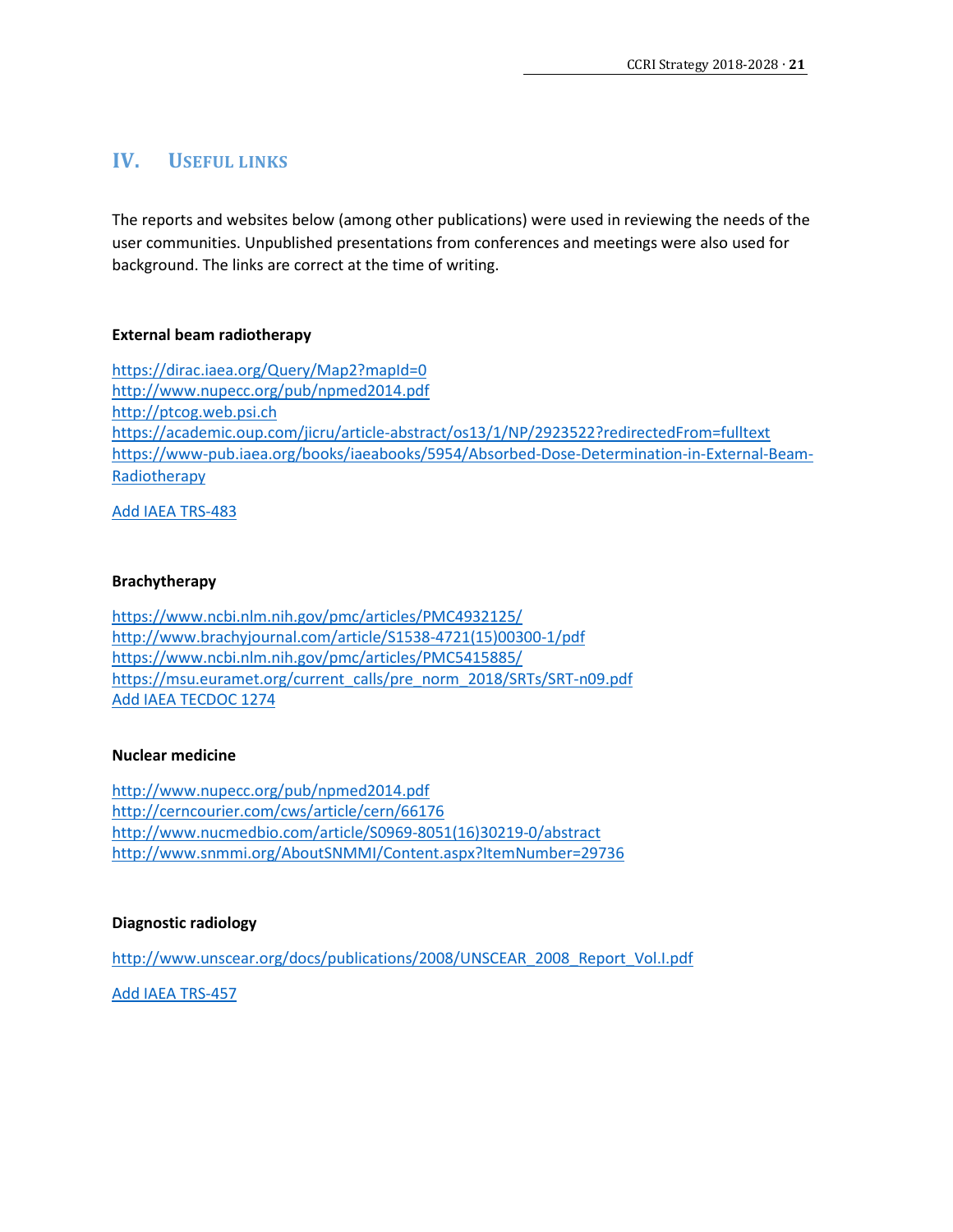## **Next generation nuclear power**

http://www.world-nuclear.org/information-library/nuclear-fuel-cycle/nuclear-power-reactors/smallnuclear-power-reactors.aspx

## **Nuclear site decommissioning**

https://www.oecd-nea.org/pub/activities/ar2017/ar2017.pdf http://www.world-nuclear.org/information-library/nuclear-fuel-cycle/nuclear-wastes/decommissioningnuclear-facilities.aspx http://www.decommissioning-emrp.eu/ http://insider-h2020.eu/context-2/ https://www.iaea.org/PRIS/WorldStatistics/ShutdownReactorsByType.aspx

## **Naturally occurring radioactive materials**

https://www.who.int/ionizing\_radiation/env/9789241547673/en/ https://radonovalaboratories.com/eu-directive-2013-59-euratom-offer-better-protection-towardsradon/ http://radoneurope.org/index.php/activities-and-events-2/working-groups/radon-regulation/

## **Radiation sterilization and processing**

https://www-pub.iaea.org/MTCD/Publications/PDF/Pub1313\_web.pdf https://www-pub.iaea.org/iaeameetings/50814/International-Conference-on-Applications-of-Radiation-Science-and-Technology-ICARST-2017 https://www.iaea.org/topics/medical-sterilization

## **Nuclear forensics**

http://www.currentscience.ac.in/Volumes/110/05/0782.pdf https://www-pub.iaea.org/MTCD/Publications/PDF/Pub1687web-74206224.pdf https://www.iaea.org/topics/nuclear-forensics

## **Radiation protection**

http://earlywarning-emrp.eu/ http://www.unscear.org/docs/publications/2008/UNSCEAR\_2008\_Annex-B-CORR.pdf https://www.iaea.org/newscenter/news/risks-and-challenges-radiation-exposure-work http://www.wise-uranium.org/rdcri.html https://www.bls.gov/news.release/pdf/cfoi.pdf http://www-ns.iaea.org/tech-areas/communication-networks/orpnet/documents/cn223/1-mundigleuratom.pdf https://www.icrp.org/publication.asp?id=ICRU%20Report%2095 https://iopscience.iop.org/article/10.1088/1361-6498/abf94f/pdf https://www-pub.iaea.org/MTCD/Publications/PDF/P074\_scr.pdf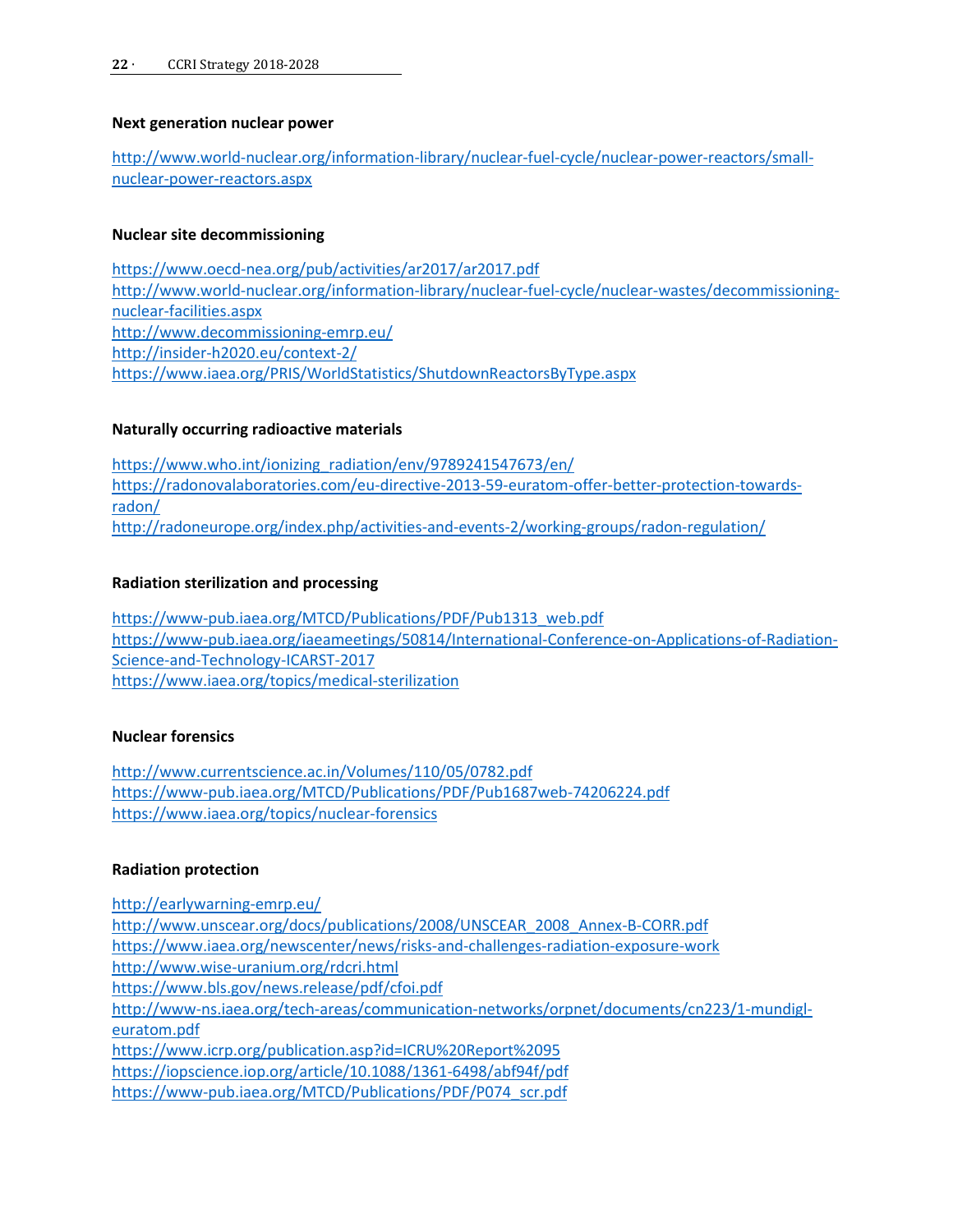## **Regulatory changes**

https://www.nonproliferation.org/wp-content/uploads/2015/07/Pomper-Moore-2015.pdf https://www-pub.iaea.org/MTCD/Publications/PDF/Pub1794\_web.pdf http://www.world-nuclear.org/information-library/nuclear-fuel-cycle/transport-of-nuclearmaterials/transport-of-radioactive-materials.aspx#ECSArticleLink4

https://www.iaea.org/sites/default/files/publications/documents/infcircs/2017/infcirc910.pdf

Report of NIST Neutron Physics Group to CCRI(III) 2016 https://www.iaea.org/publications/12360/security-of-radioactive-material-in-use-and-storage-and-ofassociated-facilities

## **Technological changes**

https://erncip-project.jrc.ec.europa.eu/networks/tgs/nuclear https://ieeexplore.ieee.org/document/7437093